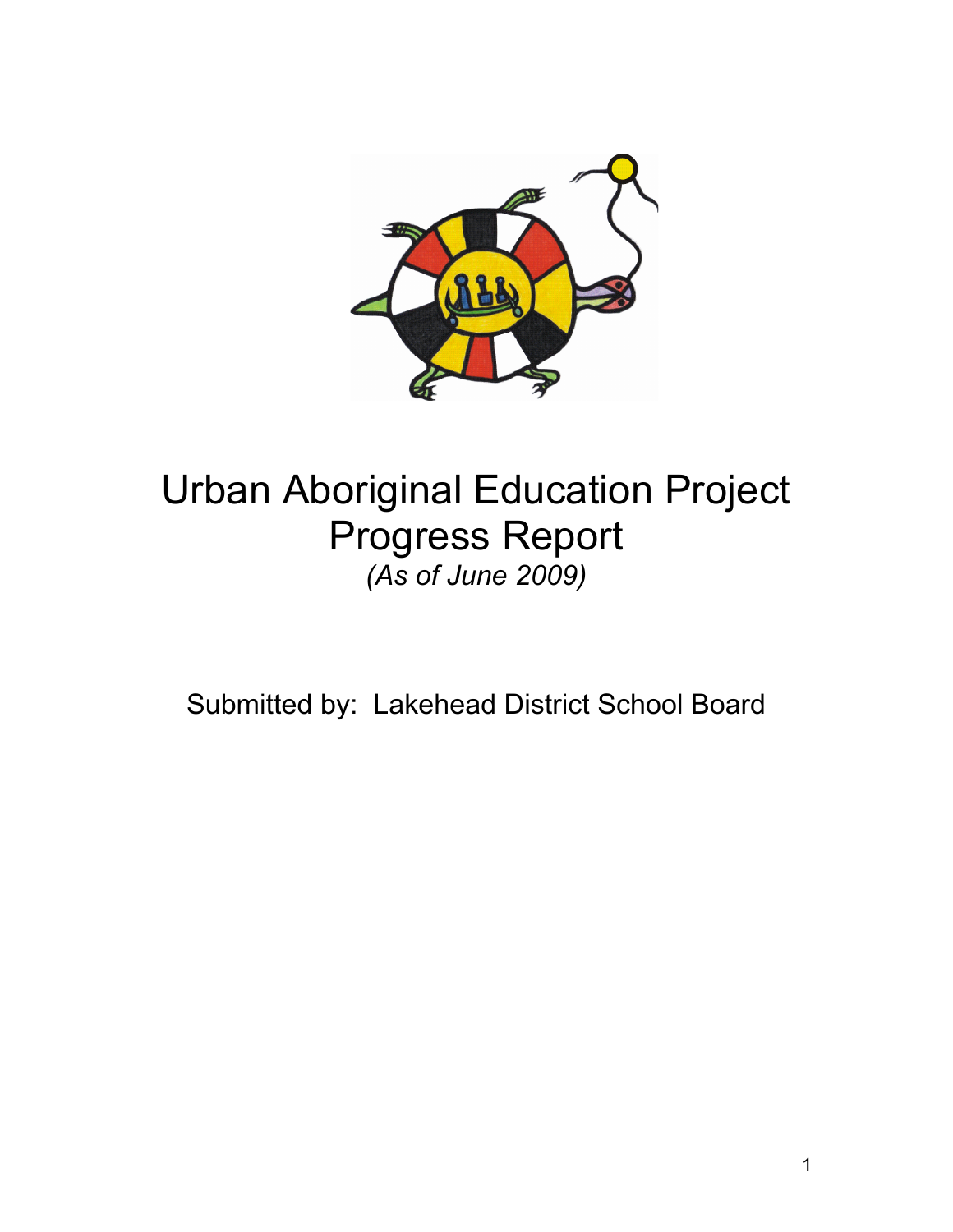# **BACKGROUND:**

The following information is a report of the Urban Aboriginal Education Project and the initiatives that transpired during the 2008-2009 school year. The UAEP also partnered with a research team from Lakehead University to provide informative data on the progress of the project so far. This information has also been included, *Preliminary Scan Report* (June 18, 2009). This is one of two parts of the research process. The second part consists of sharing circles with specific groups to collect more detailed information.

Within the UAEP, there are 4 themes: Staff, School, Aboriginal Student Supports and Connecting for Success. Under each theme there are many priorities that are being implemented through the UAEP which are shown below.

# **Staff**

- **Professional Development**
- **Aboriginal Education Coordinator** *Renamed: Project Manager*
- **Aboriginal Education Advisor** *Renamed: Aboriginal Community Liaison & Partnership Officer. This position is Board Funded and information regarding this position is not included*

# **School**

- **Welcoming Environments**
- **Appropriate Aboriginal Content, Resources and Materials**
- **Aboriginal Curriculum Modules**
- **Later Literacy Program**

# **Aboriginal Student Supports**

- **Family Connections**
- **Aboriginal Transitions & Mentoring**
- **Aboriginal Role Models & Cultural Programming**
- **Elder Supports**
- **Aboriginal Navigator (Social Support Worker)**
- **Alternative Education Programs**

# **Connecting for Success**

- **Community**
- **Aboriginal Parent/Guardian Advocacy Program**
- **Community Capacity Building**

# **The priorities for each theme will include:**

- **Priority**
- **Strategy to improve Student Success**
- **Details**
- **Documentation**
- **Link to FNMI Framework**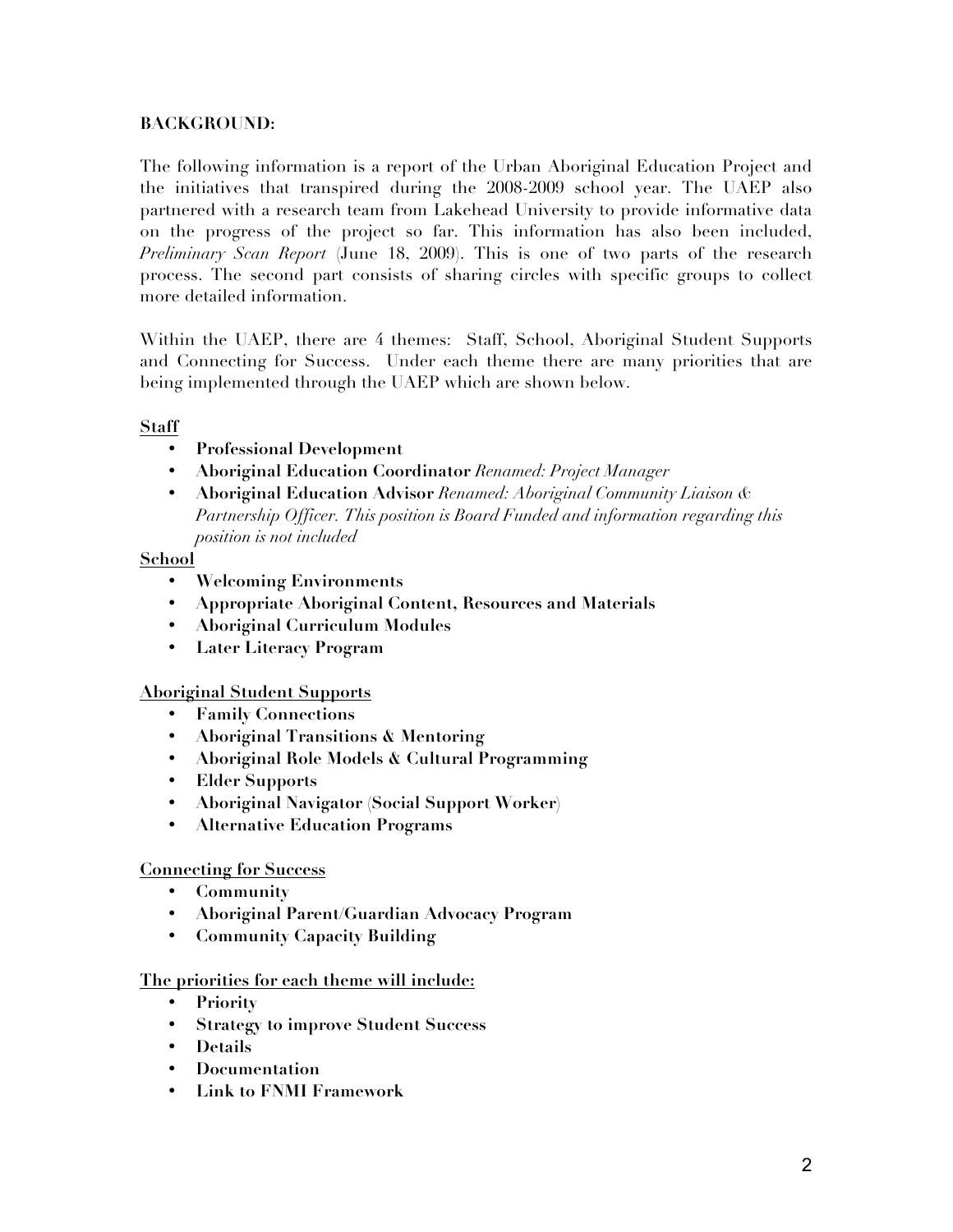- **Indicators of Success**
- **Update (***as of June 2009***)**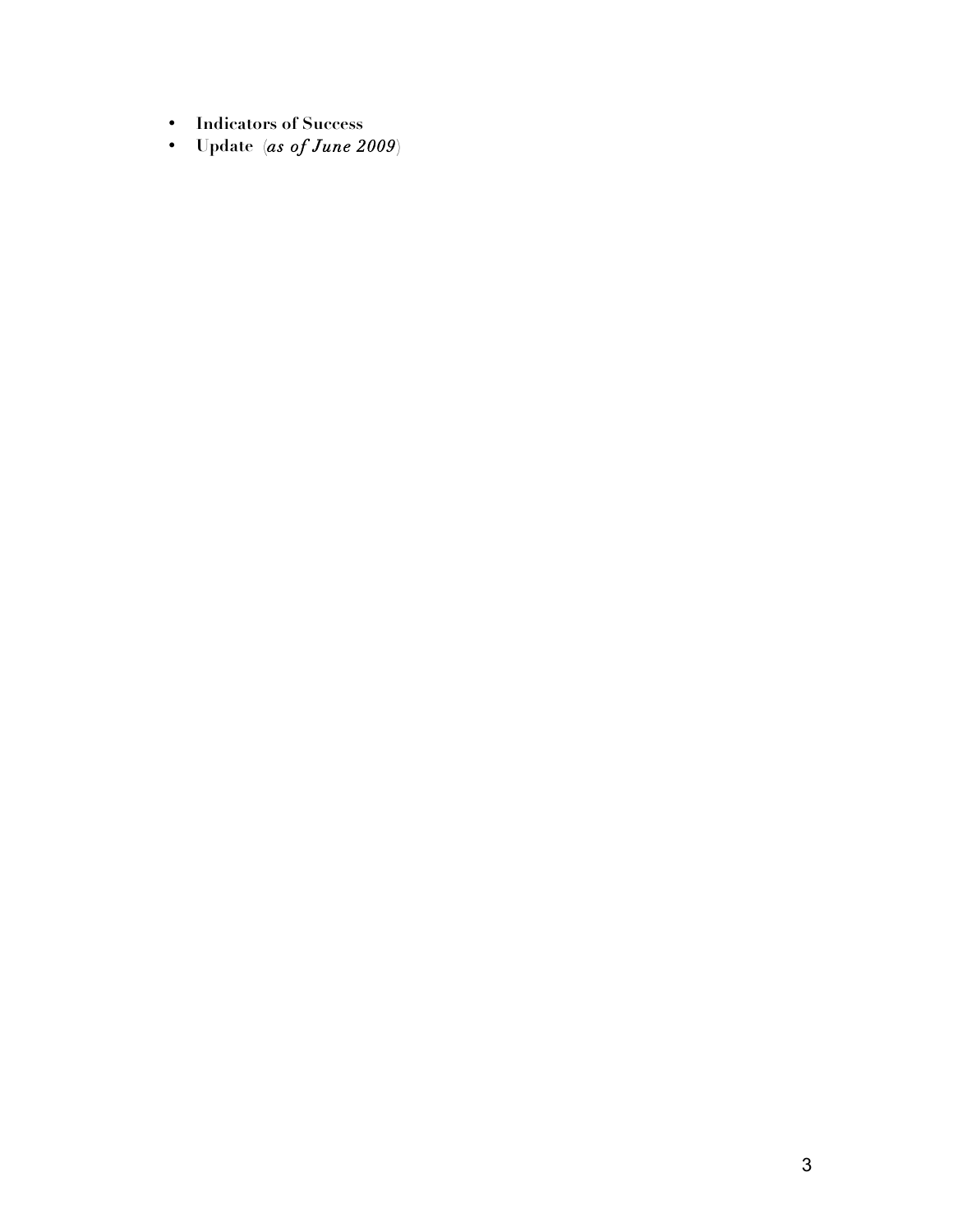## **Priority: Professional Development**

#### **Strategy to improve Student Success**

- Build capacity for culturally inclusive effective teaching, assessment and evaluation practices.
- Build capacity to support identity building, including the appreciation of Aboriginal perspectives, values and cultures by all students, school board staff and elected trustees.

#### **Details**

- Develop professional learning teams that focus on the needs of First Nation, Métis and Inuit students. These learning teams will focus on classroom based strategies, communication strategies, Aboriginal perspectives, values and cultures.
- Initially, participants will include those who have taken AQ courses, ETFO courses or institutes on effective practices and those who are teaching NS or NL courses. The learning community will enable teachers to further develop their understanding and support them during implementation in the classroom. This will be extended out over the school year to include two teachers per school.
- The participants will eventually become "Aboriginal support personnel" to take their learning to another level within the school environment by sharing strategies and knowledge acquired through participation with other staff.
- The learning teams will invite participation from community partners, Confederation College and Lakehead University and involve other community partners to expand and enhance knowledge.
- To enhance student learning, focus on getting youth active in the community through participation in various community cultural events, such as Thompson Highway play performance and Fall Harvest.
- Continue to offer and seek other PD opportunities for learning, knowledge sharing and collaboration e.g. Summer Institute
- Continue to facilitate PD Aboriginal cultural awareness sessions with all staff building on what has occurred in 07/08 e.g. Release of Aboriginal Presence In Our Schools – A Guide For Staff

# **Documentation**

- Minutes and agendas of meetings/sessions
- Resources acquired from learning teams
- Number of staff participants
- Impact analysis: Survey/Feedback document

# **Link to FNMI Framework**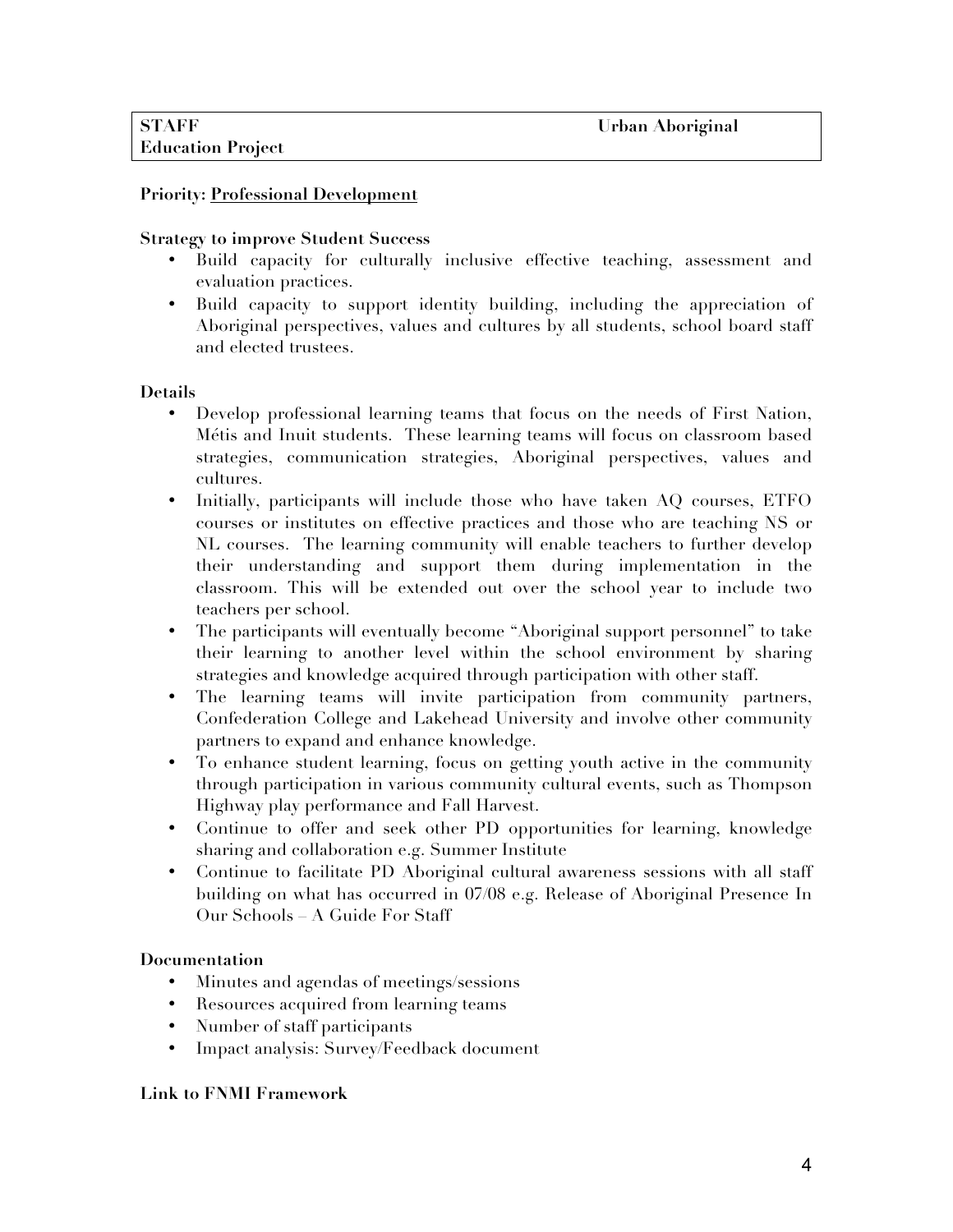- Goal #1 High Level of Student Achievement Strategy 1.1
- Goal#3: High Levels of Public Confidence Strategy 3.2

- At least two teachers from each elementary school and six teachers from each secondary school will have participated in the professional learning sessions.
- Teachers will have tried at least one new strategy per professional learning session in their classrooms and reported back to the learning community on the impact in their classroom.
- Staff, through a survey indicate an increased use effective teaching strategies.
- Principals will be able to identify effective classroom-based strategies being implemented in the classrooms.
- All schools including all staff will have had "part 2" of Aboriginal Cultural Awareness sessions.

# **Update (***as of June 2009***):**

- Educational Learning Teams developed a First Peoples Resource Collection for all schools which includes samples of Aboriginal items and books/resources that reflect the FNMI people and perspectives.
- A minimum of two teachers from each elementary school and six teachers from each secondary school participated in ongoing professional learning sessions that build capacity for culturally inclusive effective teaching, assessment, and evaluation practices using the collection. Teachers created and tried lessons from the books that were purchased and focused the lesson on their school's SMART Goals, PLC, and curriculum.
- A half-day Ojibway Language Workshop was provided for any/all Lakehead Public Schools staff.
- The Native Studies teachers participated in the Native Studies Professional Learning Community
- Through the English Language Learners (ELL) program, FNMI books were purchased and lessons were created and tried all grade 9 – 12 compulsory English classrooms.
- Through the preliminary research conducted by Lakehead University's research team, teachers were given an opportunity to provide their input on the progress of the project; feedback was provided at the end of each professional learning opportunities and workshops as well.
- Community partnerships have been established to compile traditional and historical information and input while creating the grade 10 civics module; seeking community input regarding the preliminary research of the project; community cultural and traditional teachers provided teachings for elementary and secondary teachers; and the Aboriginal Education Advisory Committee provides regular feedback to the project's progress.
- Schools (teachers, administrators, staff, secretaries) received the first cultural awareness session that focused on the Aboriginal Presence in Our Schools Guide and community relations. Introductory session was conducted for secretaries on welcoming environments.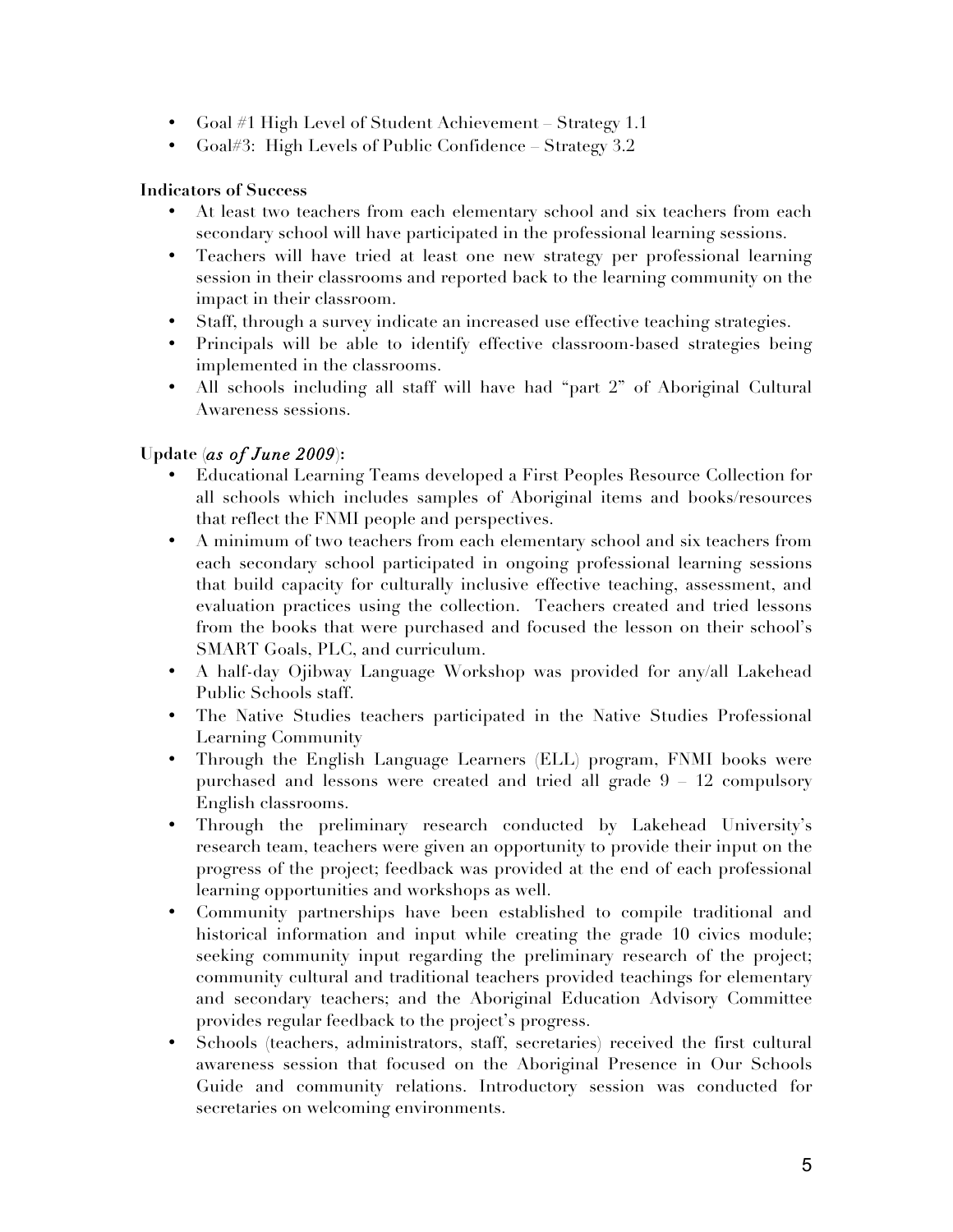# **Priority: Aboriginal Education Coordinator -** *Renamed: Project Manager*

## **Strategy to improve Student Success**

- Coordinate the resources and supports for Aboriginal Student Success.
- Build capacity to support identity building, including the appreciation of Aboriginal perspectives, values and cultures by all students, school board staff and elected trustees.
- Build capacity for effective teaching, assessment and evaluation practices through at the elbow coaching in classrooms and participation in school based professional learning communities.
- Build capacity to improve literacy and numeracy skills through the coaching model and professional learning communities.
- Provide support to secondary teachers teaching new Native Studies courses.
- Reduce gaps in student achievement through supporting precision goal setting and targeted, research based instructional strategies in schools.

#### **Details**

- Supports our Aboriginal Education initiatives in grades K 12.
- The Aboriginal Education Coordinator is critical in: supporting the implementation of student achievement initiatives to improve Aboriginal students' literacy and numeracy skills, building capacity for effective instructional, assessment and evaluation practices, delivering professional development "at the elbow" for teachers and support staff, and assisting with the implementation of Board and Ministry initiatives pertaining to Aboriginal Education. Assist schools on an individual basis for example, working with Aboriginal youth by conducting monthly talking circles.

# **Documentation**

- Action plan
- Minutes

# **Link to FNMI Framework**

- Goal #1 High Level of Student Achievement Strategy 1.1
- Goal #2 Reduce Gaps in Student Achievement Strategy 2.1

#### **Indicators of Success**

- Direct support for teachers in pilot schools.
- Improved achievement of self identified Aboriginal students as measured by EQAO Primary and Junior Reading, Writing and Mathematics Assessment, Grade 9 Mathematics Assessment and OSSLT assessments by 10% over 2007/2008.
- Improved credit accumulation rates self identified of Aboriginal students over 2007/2008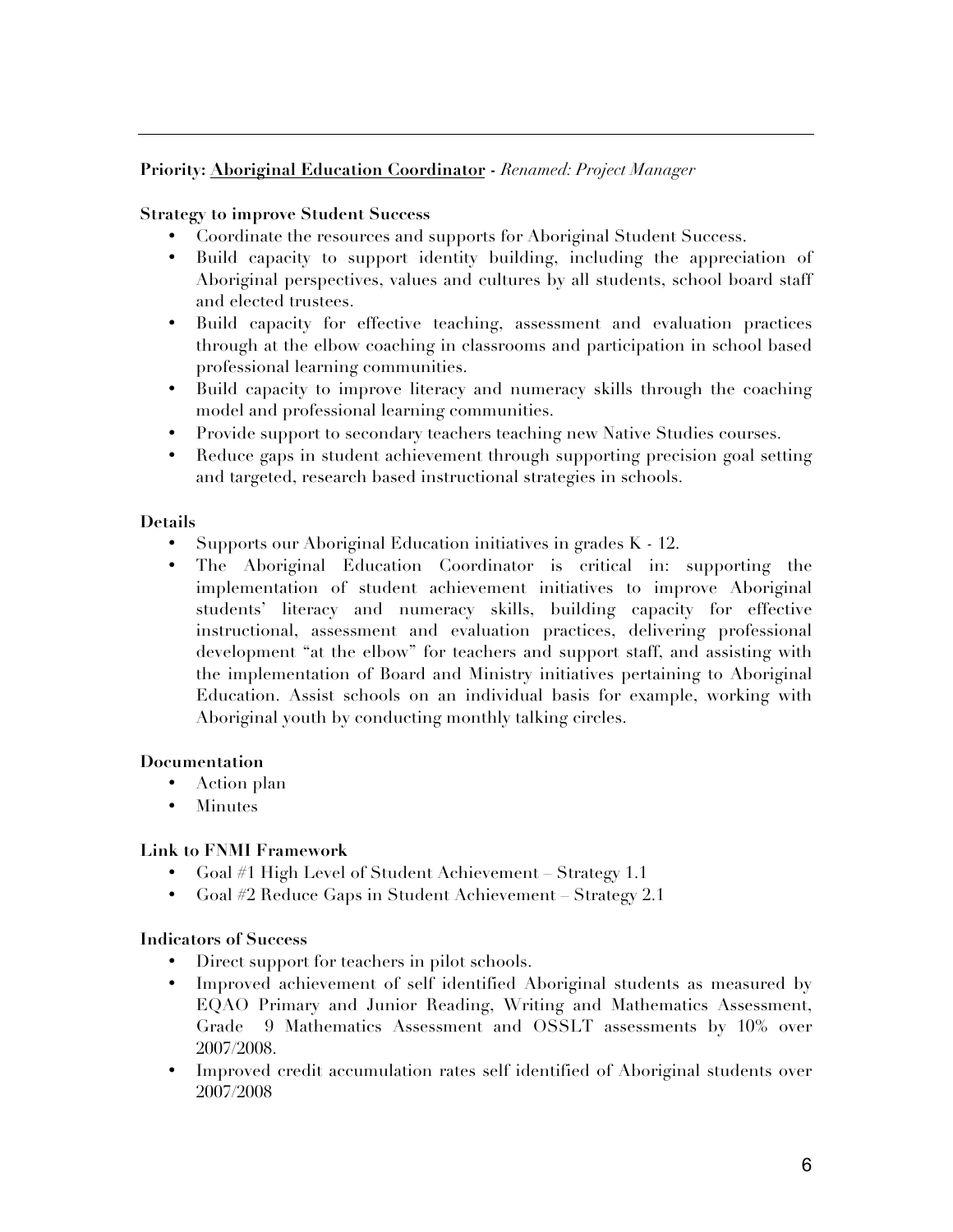• Improved graduation rates by 2012 of self identified Aboriginal Students

# **Update (***as of June 2009***):**

- The project manager planned and facilitated regular professional development sessions for teachers, while connecting with community traditional teachers. Each session focused on teachers having the opportunity to learn about cultural/traditional practices; in teams, teachers created lessons from the FNMI books (from the First Peoples Resource Collection) and connected these lessons to their PLC and school literacy goals.
- The project manager organized and facilitated the project's Later Literacy program. Invited literacy professionals from the Lakehead board and other boards. This program provided hands on training for the Educational Assistants that work with FNMI students. Facilitators supported the program with planning and incorporated literacy strategies and FNMI resources/texts.
- The Aboriginal Education Resource teacher worked at the elbow with classroom teachers. Teachers also received additional support in compiling resources and texts that reflect FNMI perspective, values and beliefs.
- The projected manager oversaw the secondary PLC programs and professional development sessions that were planned by the Secondary Aboriginal Education Resource Teacher

# **Project**

**SCHOOL** Urban Aboriginal Education

# **Priority: Welcoming Environment**

# **Strategy to improve Student Success**

- Build capacity for environments that are supportive for learning.
- Reduce gaps in student achievement through environments and classroom resources that reflect the lived experiences of the student population.
- Increase parental participation in schools by creating an environment that is inviting.

# **Details**

• Work with other district school boards to develop and conduct an environmental scan that would assist schools with defining and measuring environments that are welcoming to Aboriginal students, parents and families; visit best practices in other jurisdictions. For example, some items may include signage, translation, orientation events, travel, development of materials, etc... Youth will take an active role in the development of materials, taking ownership and creating a sense of belonging to the school.

# **Documentation**

• A template will be developed to identify welcoming, inclusive environments.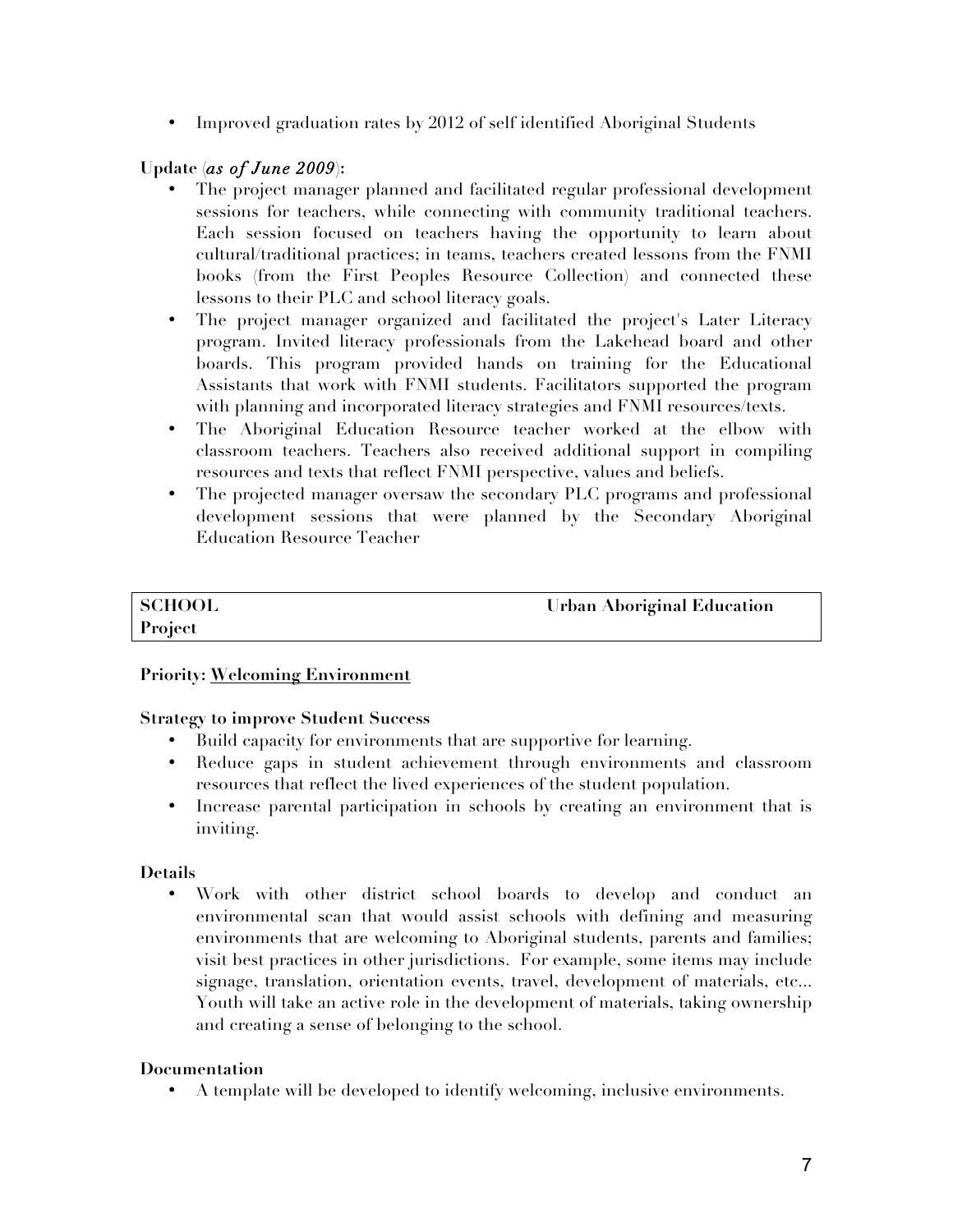• Lists of resources purchased or developed.

# **Link to FNMI Framework**

- Goal #2 Reduce Gaps in Student Achievement Strategy 2.2
- Goal #3 High Levels of Public Confidence Strategy 3.2

# **Indicators of Success**

- A minimum of four pilot schools will have used the scan, identified improvements that can be made to the environment and gathered feedback from focus groups.
- Increased participation of First Nation, Métis and Inuit parents in education.
- Eased school transitions for First Nation students/families coming from First Nation communities.

# **Update (***as of June 2009***):**

- Five schools were selected to participate. Each school reviewed the Welcoming Environment Draft and visited two exemplary schools that demonstrate a welcoming environment for their high FNMI populations.
- Recommendations have been compiled of what will be included in each of the five schools with the input and advise of the AEAC committee. The four areas that will be investigated are: (i) Environment; (ii) Practices and Attitudes; (iii) Outreach; and (iv) Resources and Instructional Practices.

# **Priority: Appropriate Aboriginal Content, Resources and Materials**

#### **Strategy to improve Student Success**

- Build capacity for effective teaching, assessment and evaluation practices.
- Build capacity to support identity building including the appreciation of Aboriginal perspectives, values and cultures.

# **Details**

- Connected to environmental scan (assessment and infusion throughout).
- Incorporate meaningful First Nation, Métis and Inuit cultural content/resources into curriculum and school environment allowing youth to recognize their identity built within their surroundings, developing a sense of pride and belonging.

# **Documentation**

- Tracking tool e.g. Resources /materials to avoid
- Suggested resources

# **Link to FNMI Framework**

• Goal #3 High Levels of Public Confidence - Strategy 3.2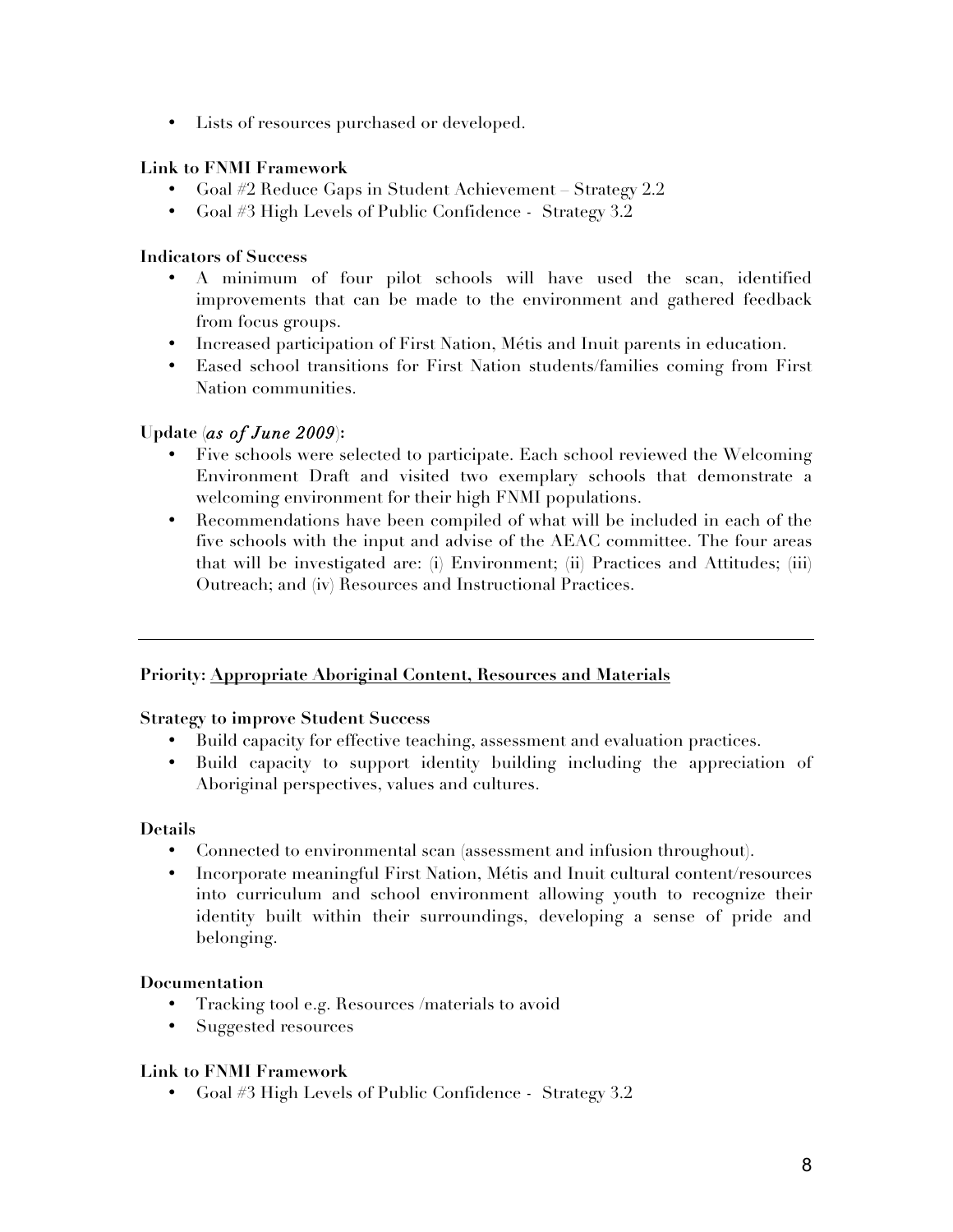- Build capacity to support: Aboriginal student identity and student success, and staff.
- Accurate and reliable Aboriginal content, resources and materials being utilized and integrated in the schools/classrooms.
- An increased comfort level for teachers to embed/teach Aboriginal content in the curriculum. Teachers will feel reassurance that the resources/materials being utilized are appropriate.

# **Update (***as of June 2009***):**

- Numerous books with FNMI perspective have been purchased for all elementary and secondary schools.
	- o First Peoples Resource Collection
	- o Graphic Novels (Intermediate/Senior Grades)
	- o Ojibway/Native Studies
	- o ELL (English Language Learners) Program
	- o Later Literacy (Grades 7/8)
	- o Grade 10 Civics.

#### **Priority: Aboriginal Curriculum Modules**

#### **Strategy to improve Student Success**

- Build capacity for effective teaching, assessment and evaluation practices.
- Build capacity to support identity building including the appreciation of Aboriginal perspectives, values and cultures.
- Reduce gaps in student achievement.

#### **Details**

- Integration of educational opportunities to improve the knowledge about the cultures and histories of First Nation, Métis and Inuit peoples and our shared Canadian history for all students. Participating youth will be able to share information about their diverse specific backgrounds and experiences, developing a rich awareness of diversity among all students.
- To be implemented in Grade 11Civics and Grades 9, 10, 11 and 12 compulsory English courses.

#### **Documentation**

• Developed curriculum modules.

#### **Link to FNMI Framework**

• Goal #1 High Level of Student Achievement – Strategy 1.1

#### **Indicators of Success**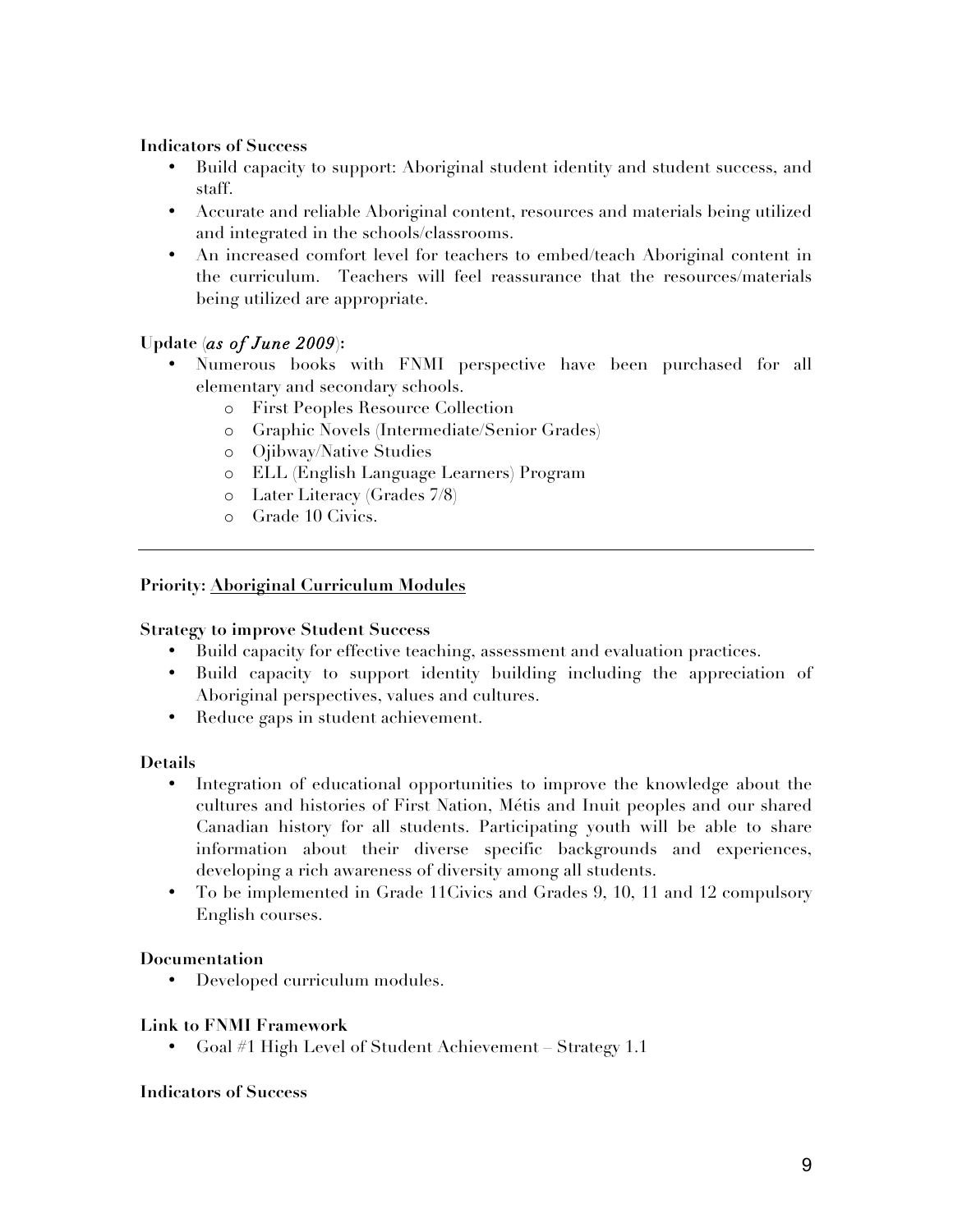- Internal feedback/pre and post survey for teachers to complete.
- Aboriginal students engaged improved attendance, course completion.
- An increased appreciation and understanding of Aboriginal cultures and traditions.
- An increased comfort level for teachers to teach sensitive topics.
- Equity and Respect for Diversity.

# **Update (***as of June 2009***):**

- With the guidance of program staff, the Aboriginal Education Teacher, Aboriginal Community Liaison and Partnership Officer, secondary teachers have developed units of study on treaties, the Indian Act, residential schools, and current issues that affect Aboriginal people, as well as lessons based around Aboriginal literature.
- As the modules are finalized, English and Civics teachers are having the opportunity to provide input and participate in a training session on the content and delivery of the module.
- Curriculum modules have been created for Grade 10 Civics compulsory credit
- Students will develop a rich awareness of the diversity among our student population and improve their knowledge of the cultures and histories of First Nation, Métis and Inuit peoples and our shared Canadian history. Through the ELL program, books have been purchased and lessons have been created to utilize in all compulsory English the classrooms.

# **Priority: Later Literacy Program**

# **Strategy to improve Student Success**

- Build capacity for effective teaching, assessment and evaluation practices.
- Enhance support to improve literacy and numeracy.
- Results from DRA 4-8 will be used as an assessment for learning tool that will inform classroom instruction

# **Details**

• Under the direction of a facilitator, Educational Assistants will works with students in grade 7 and 8 to close gaps in literacy achievement in pilot schools.

# **Documentation**

- Reading Assessments used
- Literacy Strategies used
- Overall results

# **Link to FNMI Framework**

- Goal #1 High Level of Student Achievement Strategy 1.1
- Goal #2 Reduce Gaps in Student Achievement Strategy 2.2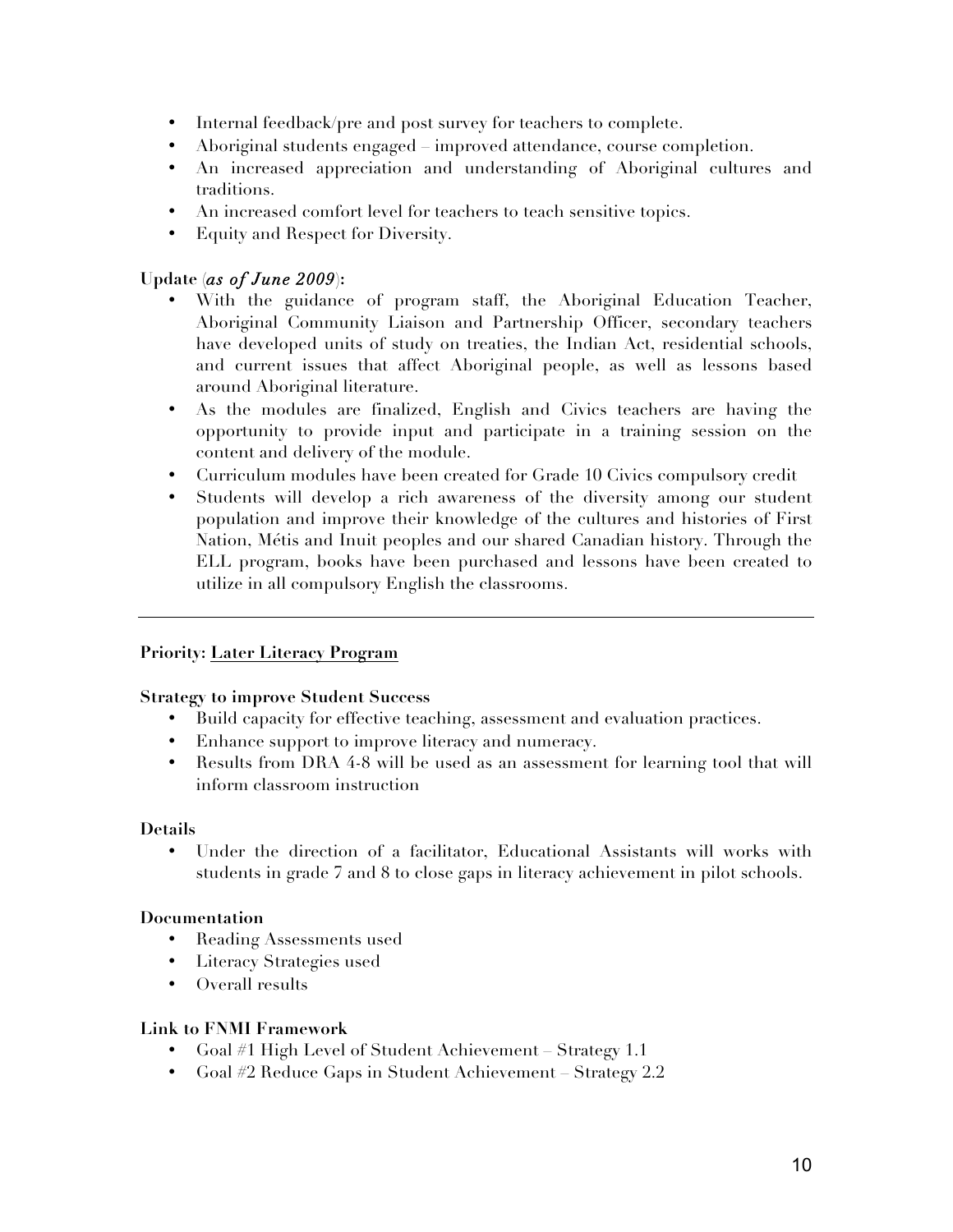• An improvement as measured by the DRA 4 – 8 for students participating in the later literacy program.

# **Update (***as of June 2009***):**

- Five Educational Assistants (EAs) were hired (1/2 day) to work in five schools
- Under the direction of the Facilitator, the EAs worked one on one with students to in Grade 7 and 8 to close gaps in literacy achievement.
- The EAs and Facilitators received five training sessions on literacy strategies and cultural awareness.
- Data on student improvement was collected, and feedback was given at the end to evaluate the success of the program. Additional literacy resources were provided to each school.

| <b>ABORIGINAL STUDENT SUPPORTS</b> | Urban | Aboriginal |
|------------------------------------|-------|------------|
| <b>Education Project</b>           |       |            |

# **Priority: Family Connections**

# **Strategy to improve Student Success**

- Parental Engagement and parent/student supports to improve student achievement.
- Foster supportive and engaged families and communities.

# **Details**

- First Nation, Métis and Inuit parents will participate and learn how to be actively and directly involved in the education of their children, specifically in supporting reading and writing and by participating in a variety of support networks such as life skills, access to community supports, and education opportunities.
- The community will be involved in the delivery of content within a school setting.
- In the afternoon, through the Adult Education Centre, parents will have the opportunity to enroll in high school credit courses if they are working towards their High School Diploma.

# **Documentation**

- Attendance/participation in the FC program and in-school activities
- List of resources, curriculum, speakers
- List of community partnerships and their role
- Parent feedback/participation form
- Number of parents acquiring high school credits

# **Link to FNMI Framework**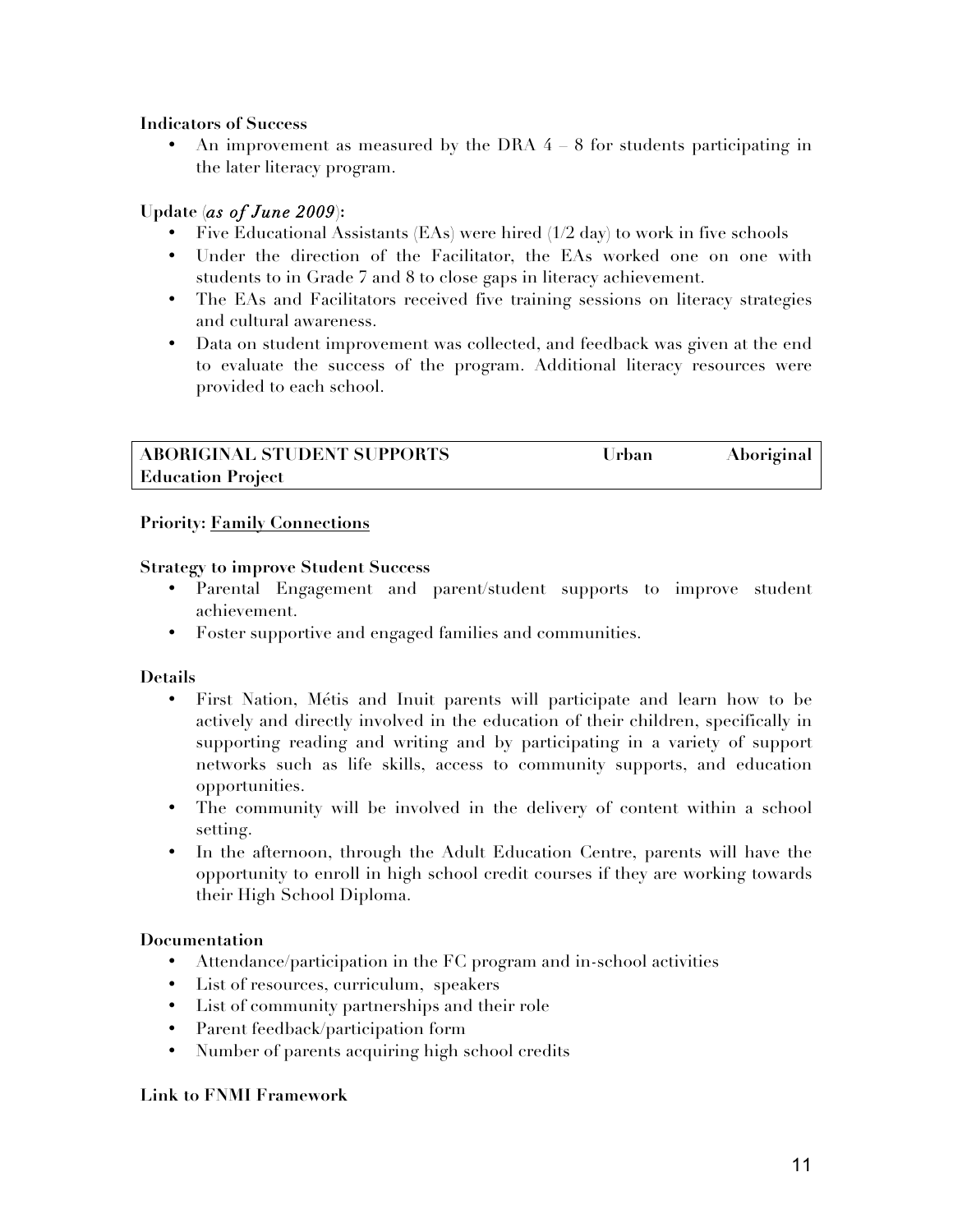- Goal #2 Reduce Gaps in Student Achievement Strategy 2.2
- Goal #3 High Levels of Public Confidence Strategies 3.1 and 3.3

- The program will be developed in at least two school sites one north zone and one south zone.
- Increased participation of First Nation, Métis and Inuit parents in the education of their children.
- Fostered parenting skills.
- Improved attendance.
- Positive parent/student/community/ school relations.
- At least x parents will participate in high school credit courses.

# **Update (***as of June 2009***):**

- Active involvement by families and guardians fosters student learning and achievement, improves student attendance, and creates positive parent and school relationships.
- Facilitated by the Adult Education Centre, parents met to discuss parenting and how to assist their children in school. They also had the opportunity to enroll in high school credit courses to work towards their high school diploma. Parents were supported in their pursuit of credits.
- This program was (and is) currently being offered at McKellar Park School and St. James School, in collaboration with the Thunder Bay Indian Friendship Centre.
- Partnership with Friendship Centre has helped increase participation and provided valuable resources and support.
- Resource bank in development; speakers/elders contacted to provide support.
- Three participants have acquired their high school diploma to date and looking at post secondary education as an option.
- A handbook was also created that provided additional resources, tools, and strategies for parents/guardians.

# **Priority: Aboriginal Transitions and Mentorship**

#### **Strategy to improve Student Success**

Transitions:

- Build capacity for effective teaching, assessment and evaluation practices.
- Provide additional support to reduce gaps in student outcomes.

Mentorship:

• Build capacity to support identity building, school transitions and student leadership that will reduce the gap in student outcomes and build public confidence in the community.

# **Details**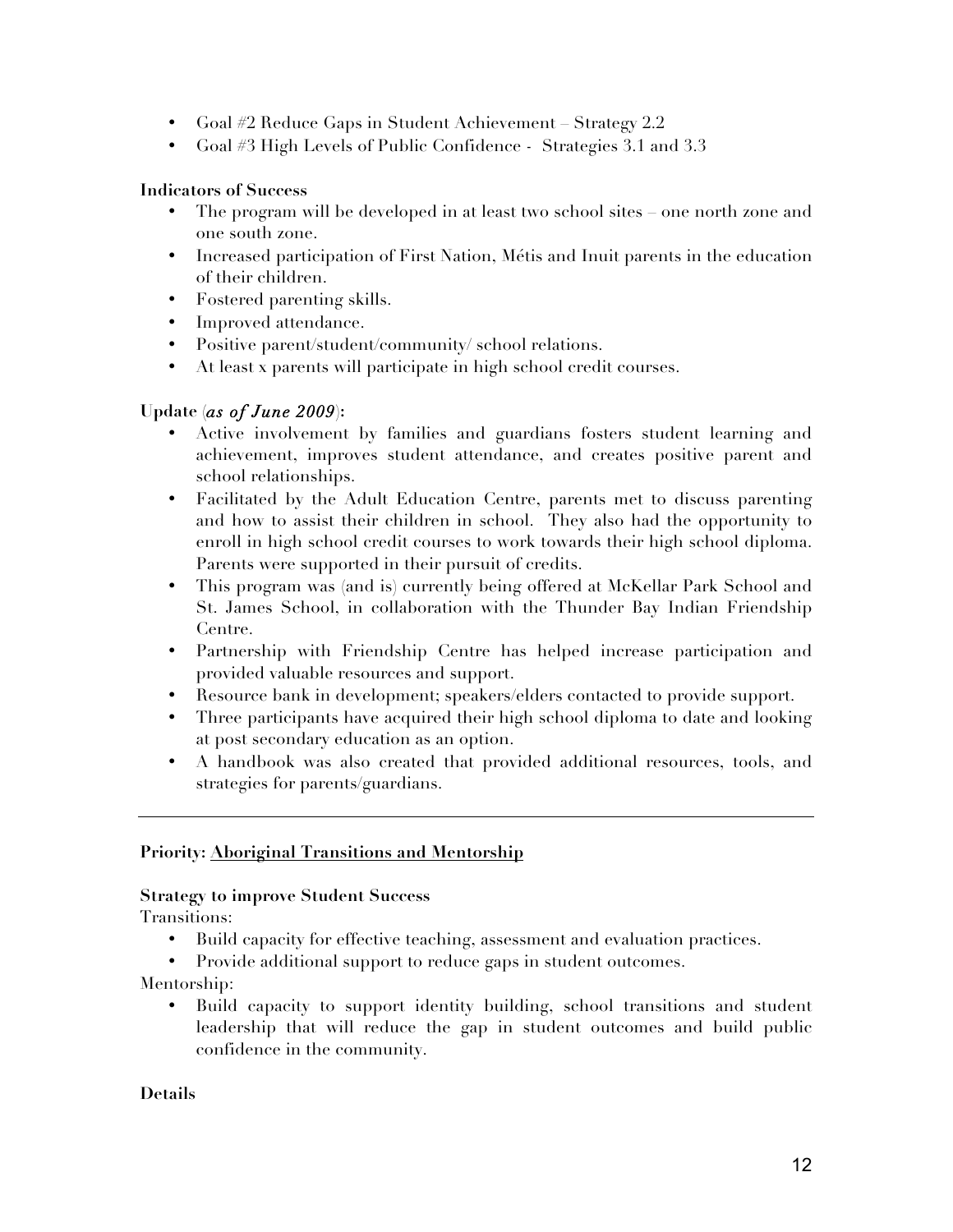Transitions:

- Provide additional academic, cultural and community supports to ease transitions for Aboriginal students, e.g. Tutor assistance, Access to Elder(s), participate in events and activities to create community awareness.
- Conduct a diagnostic assessment.
- Review school based early screening and intervention programs.
- Four school sites

Mentorship:

- The Aboriginal mentorship program will expand to all secondary schools from one school with the primary focus being on developing youth leadership skills.
- The Aboriginal mentors will receive support such as an orientation, leadership and personal self development opportunities, supports for supplies/resources such as literacy materials to be utilized with proteges of elementary schools. A recognition event to celebrate these efforts will be held in partnership with Northwestern Ontario Aboriginal Youth Achievement Awards.
- Aboriginal students will volunteer as mentors or protégés to empower Aboriginal youth, to be involved in school and community cultural activities.

# **Documentation**

Transitions:

- Number of First Nation students participating
- List of community partners
- Attendance
- Student survey

Mentorship:

- Number of participants (mentors, proteges, community involvement)
- List of occurred activities
- Manual developed
- Impact analysis

# **Link to FNMI Framework**

Transitions & Mentorship:

- Goal #1 High Level of Student Achievement Strategy 1.1
- Goal #2 Reduce Gaps in Student Achievement Strategy 2.2
- Goal #3 High Levels of Public Confidence Strategies 3.1, 3.2 and 3.3

**Indicators of Success**

Transitions:

- Eased transitions to urban living and school for First Nation students as measured by focus group feedback.
- Nurtured strong positive relations with First Nation parents, students and community.

• Improved attendance and student retention.

Mentorship:

• Four secondary schools will pilot the Aboriginal Mentorship Program.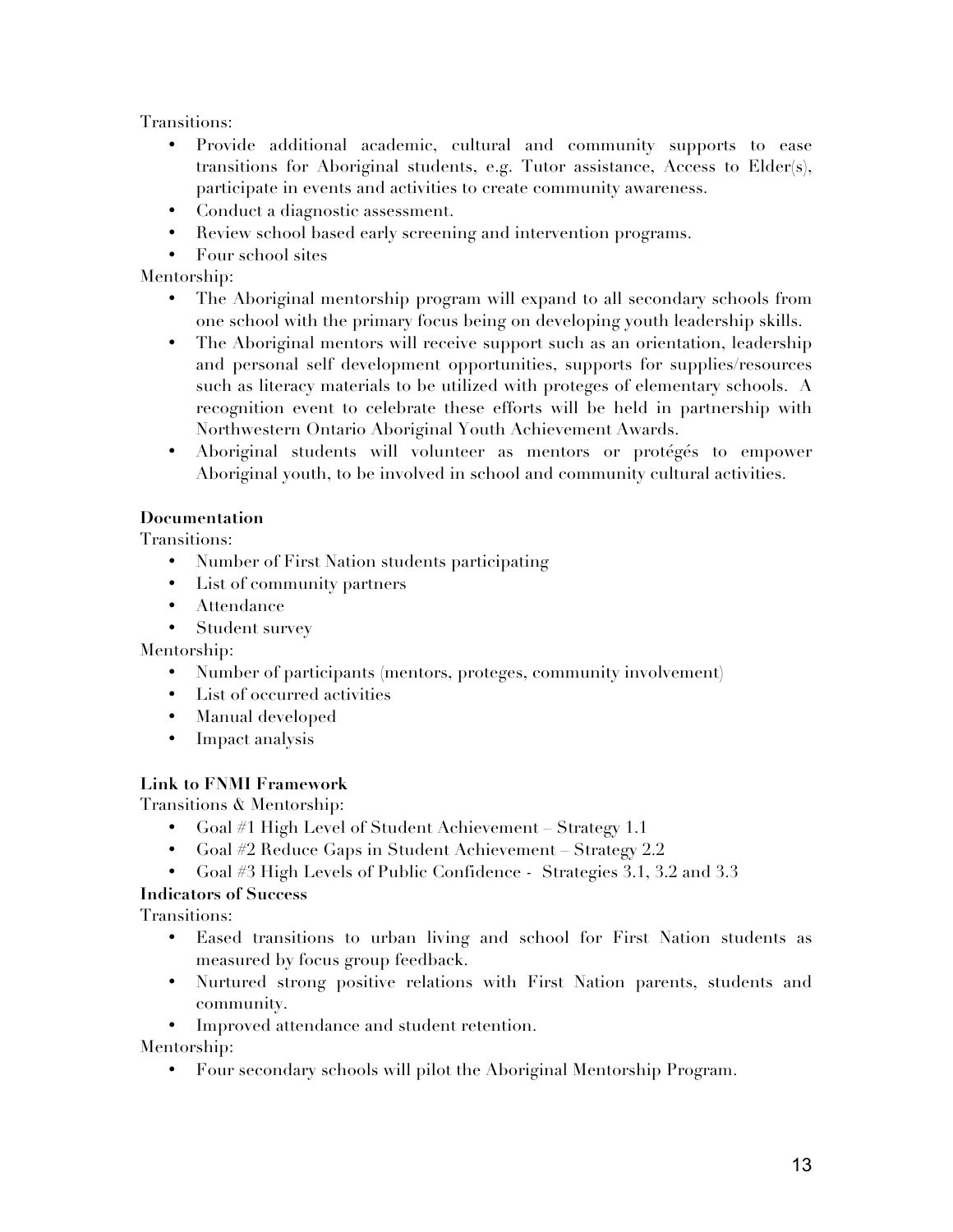- Participating Aboriginal mentors will become more involved in the community and school activities.
- Aboriginal role model connections between mentors and proteges.
- Student engagement in the school, classroom and community.

# **Update (***as of June 2009***):**

# **Transitions & Mentorship**

- The transition program provides additional academic, cultural, and community supports to ease transitions for Aboriginal students who move to a new urban environment. In addition to social and emotional supports, schools have implemented a credit course that focuses on esteem, identity, and ensuring students have the essential literacy skills necessary to be successful in other content areas.
- Transitions teachers received monthly training sessions to aid in their delivery of culturally appropriate literacy based activities
- Connected to a Native Studies secondary credit course, Aboriginal students participated in a series of leadership and personal self development opportunities both in the classroom and in the community. The mentors then shared their talents by working with protégés from elementary schools with a focus on reading.
- Students in the mentoring program attended a leadership camp led by a First Nations group from Sault Ste Marie which was held at Kingfisher Lake Camp in Thunder Bay.
- All secondary schools are piloting the Aboriginal Mentoring Program.
- Mentors have received recognition at 2009 Northwestern Ontario Aboriginal Youth Recognition and Achievement Awards.

# **Priority: Aboriginal Role Models & Cultural Programming**

#### **Strategy to improve Student Success**

- Build capacity for culturally inclusive and effective teaching practices and programs by integrating meaningful First Nation, Métis and Inuit cultural perspectives, teachings and activities to accommodate different learning styles, to meet the learning needs of all teachers and students, and to involve the Aboriginal community.
- To promote empowerment, self-identity and self-esteem building in First Nation, Métis and Inuit students.
- Integrate cultural programming that educates the whole child into the classroom curriculum.

#### **Details**

• Integrate Aboriginal cultural activities and utilize Aboriginal Role Models in the classroom(s), and within the schools. This will be connected to curriculum,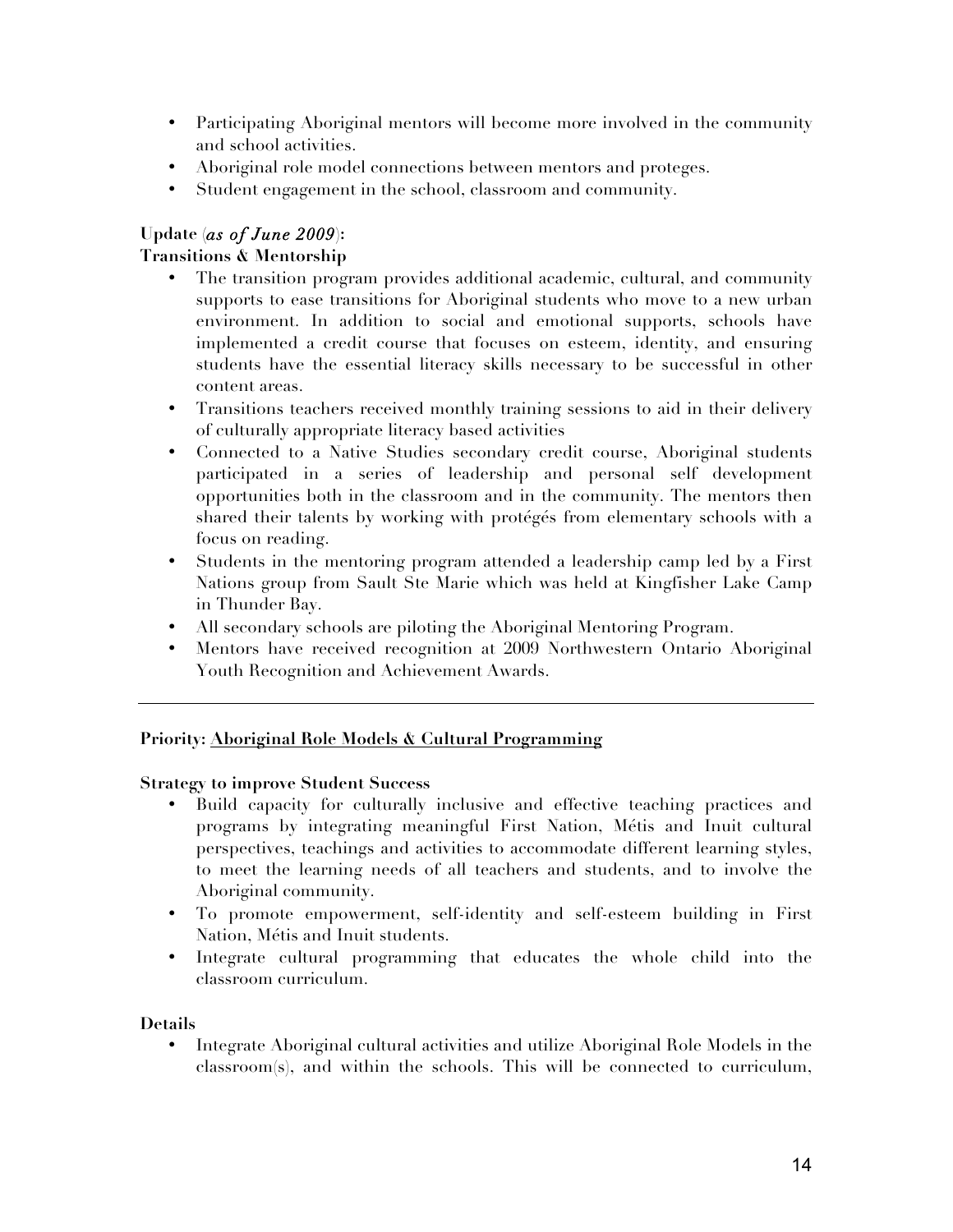building cultural awareness, specifically enriching for youth as it creates a connection to school and community.

- Experiential learning for Aboriginal students delivered through links to community. This opportunity will allow teachers to understand and experience working with Aboriginal peoples that will build awareness on relationship building, protocol, and cultural teachings and expand learning in the classrooms. Students embrace a culturally significant way of learning.
- Regularly, through participation of community partners such as Neighbourhood Capacity Building Project – Urban Aboriginal Strategy and Children's Centre Thunder Bay, staff will work with teachers and students at a number of schools to integrate Aboriginal culture into the classroom.
- Examples of programming may include Anishinaape Music Circle, the teachings of the Seven Grandfathers, traditional stones, and some Ojibway language. Staff also work in partnership with teachers to integrate Aboriginal culture across the curriculum. They also provide prevention/ intervention programming for students focusing on key three areas; parenting, the YES group (drug and alcohol), and mental health (including grief, trauma as well as girls' self esteem)

# **Documentation**

- Develop a cultural resource list and protocol for reference
- Number of cultural visits in the classrooms
- Number of artists and student participants
- Analysis to inform future program design/development
- A description of the cultural program
- Record of participation
- Feedback

# **Link to FNMI Framework**

- Goal #1 High Level of Student Achievement Strategy 1.1
- Goal #2 Reduce Gaps in Student Achievement Strategy 2.2
- Goal #3 High Levels of Public Confidence Strategies 3.1, 3.2 and 3.3

# **Indicators of Success**

- Each school or a classroom of each school would have participated in one cultural activity involving an Aboriginal artist(s).
- Teachers requesting further future visits from Aboriginal Role Models and cultural programming activities.
- Student engagement in school and the classroom.
- Students' ability to connect to the curriculum
- A better understanding by all students and staff participants of our shared history.
- Improved student engagement.

# **Update (***as of June 2009***):**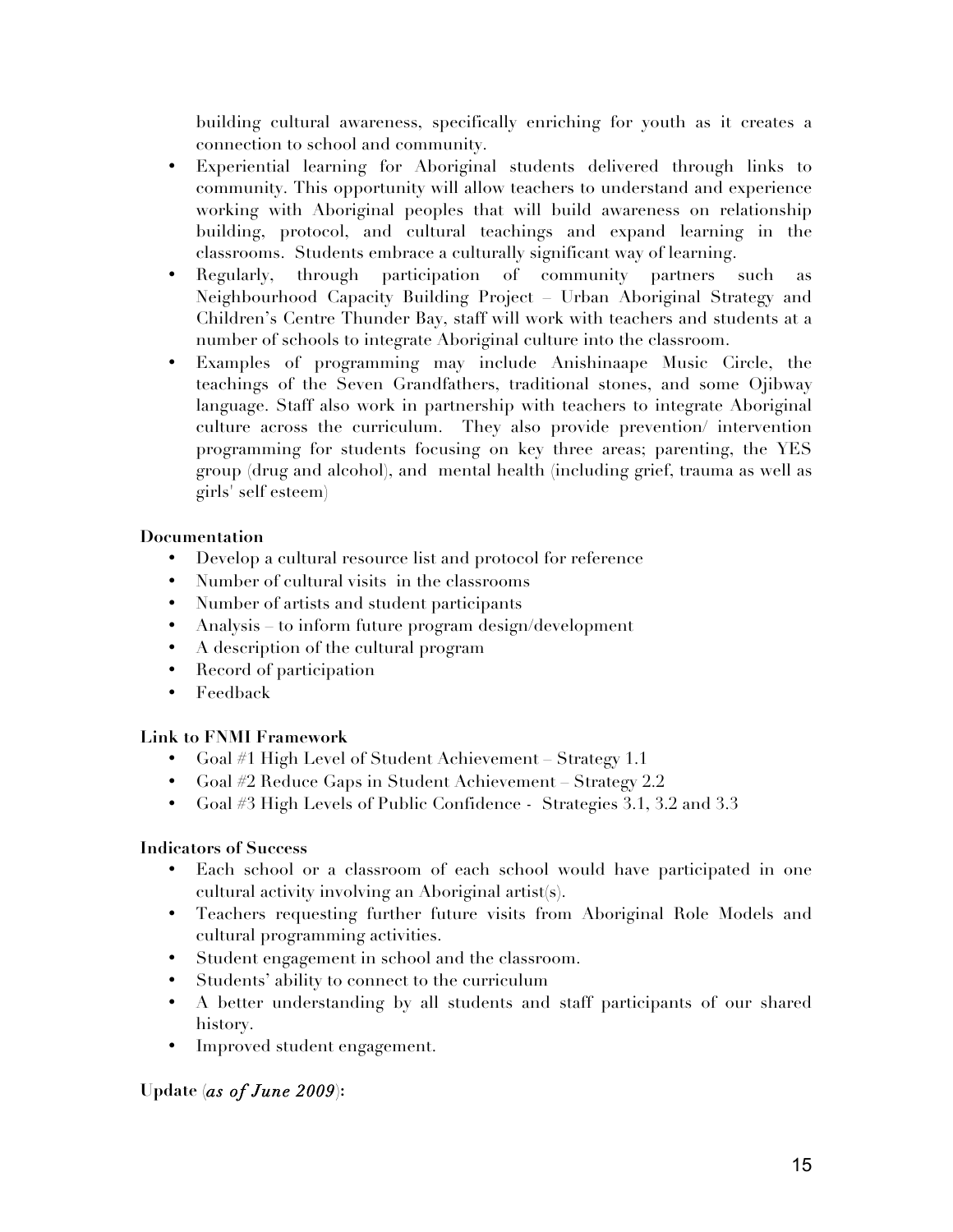- The UAEP teamed up with the *Learning Through The Arts* program and created an integrated arts program in all elementary schools. A local Aboriginal artist or artisan delivered a series of lessons to all Grade 7 students and additional classes in K - Grade 6 schools.
- Aboriginal artists connected their traditional talents to the curriculum, build cultural awareness and serve as role models to students of all cultures.
- Collaborative training and planning occurred amongst the Aboriginal artists and participating teachers.
- Schools have participated in a variety of community events, engaged guest speakers, and participated in Aboriginal Cultural Sensitivity training.
- These Aboriginal artists/artisans also presented at the monthly First Peoples Resource Collection cultural/traditional teachings sessions (elementary and secondary)

| <b>ABORIGINAL STUDENT SUPPORTS</b> | Urban | <b>Aboriginal</b> |
|------------------------------------|-------|-------------------|
| <b>Education Project</b>           |       |                   |

# **Priority: Elder Supports**

# **Strategy to improve Student Success**

• Enhance supports to deliver curriculum in a culturally sensitive, appropriate, and respectful manner.

# **Details**

- Access to Elder(s) is available for in the classroom, school, after school, within the board, among staff and students.
- Elder(s) support can be provided by engaging students in traditional teachings, active role models for students in the classroom, create a welcoming and engaging environment accepting for all, develop awareness among teachers of instructional methods through oral communication to enhance the learning of all First Nation, Métis, and Inuit students, encouraging youth to further engage in school activities.
- An Elder would also assist with the integration of educational opportunities to significantly improve the knowledge of all students and staff about the rich cultures of Aboriginal People.

# **Documentation**

- Attendance
- Number of participants (Elders, students, teachers)
- Feedback
- Impact analysis
- Resources acquired from Elder(s)

# **Link to FNMI Framework**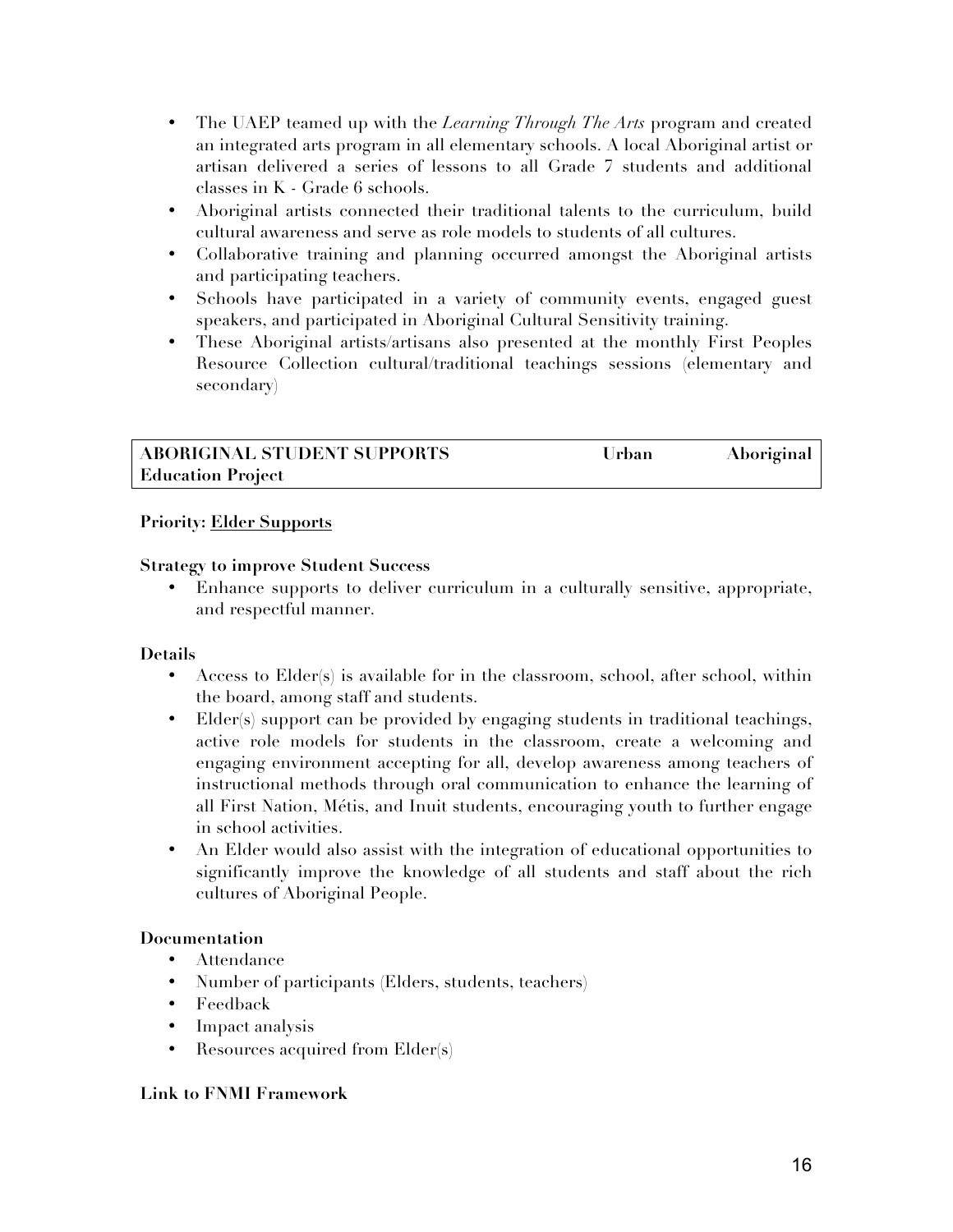- Goal #1 High Level of Student Achievement Strategy 1.1
- Goal #2 Reduce Gaps in Student Achievement Strategies 2.2
- Goal #3 High Levels of Public Confidence Strategy 3.2

- Participating teachers feel comfortable working with an Elder(s).
- Teachers have engaged elders to participate in classrooms.
- An increased comfort level for teachers delivering the Native Studies curriculum to all students (Aboriginal and non-Aboriginal).
- Increased opportunities for knowledge sharing and relationship building among teachers, the students and the Aboriginal community.
- Aboriginal role model connections between the Elder and students.
- Student engagement in the school, classroom and community. Improved from 2007-2008 student attendance and credit accumulation rates for self-identified Aboriginal students

# **Update (***as of June 2009***):**

- Elders engaged students and classroom teachers in traditional teachings, while serving as role models for students in the classroom, creating a welcoming and engaging environment that is accepting for all. They also developed awareness among teachers of instructional methods through oral communication, and encouraged youth to further engage in school activities.
- Local community Elders/Senators were accessible by Board/school staff/students to provide advice on various UAEP initiatives, be involved in school/board functions to conduct openings/closings remarks, and be available for advice and wisdom, cultural teachings and support.
- A draft Elders Protocol was created with input from the Aboriginal Education Advisory Committee.

# **Priority: Aboriginal Navigator (Social Support Worker)**

#### **Strategy to improve Student Success**

• Provide social/emotional support for students.

# **Details**

- Promote and support students' social, emotional and academic achievement through direct service, consultation, collaboration and coordination.
- Advocacy and support for students and their families including linkages with services that promotes student success. Opportunities for youth to learn about mental health issues and other health issues such as suicide, diabetes, addiction, or gambling.
- Assist in the development of success plans for students that focus on strengths and address areas of need.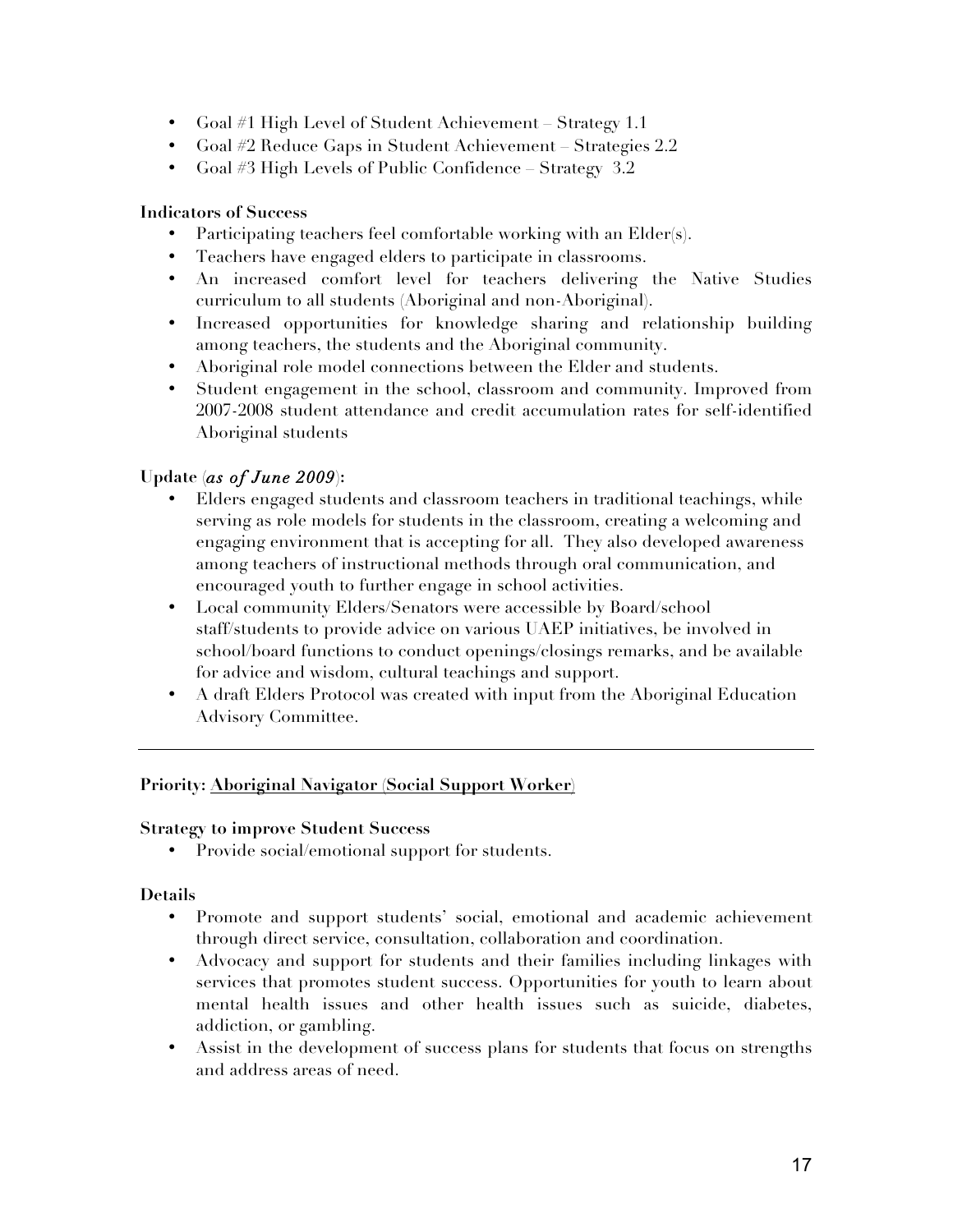• Coordinate and/or provide professional development and training for staff/students including prevention programs or programs that assist in accessing community supports.

# **Documentation**

- Minutes of training sessions
- Sample success plans
- Case load tracking

# **Link to FNMI Framework**

• Goal #2 Reduce Gaps in Student Achievement – Strategy 2.1 and 2.2

# **Indicators of Success**

- Increased attendance rates
- Fewer lates
- Parental engagement
- Increased credit accumulation

# **Update (***as of June 2009***):**

- A Social Worker was hired to work with high risk students in elementary who:
	- Promoted and supported students' social, emotional, and academic achievement through direct service consultation, collaboration, and coordination.
	- Advocated for and supported students and their families to link with services that promote student success.
	- Provided opportunities for youth to learn about mental health issues.
	- Assisted in the development of success plans for students that focused on strengths and addressed areas of need.
	- Provided professional development and training for staff/students including prevention programs or programs that assist in accessing community supports.
	- Consulted with Board administrators when requested to support students and families when an identified risk area has been identified
	- Collaborated with community service providers to plan and co-ordinate services that would benefit the students and their families
	- Communicated with all parties involved in supporting the student and family for student success.
	- Provided direct service to students and families including assessments of strengths and needs within context of family and school and community.

# **Priority: Alternative Education Programs**

# **Strategy to improve Student Success**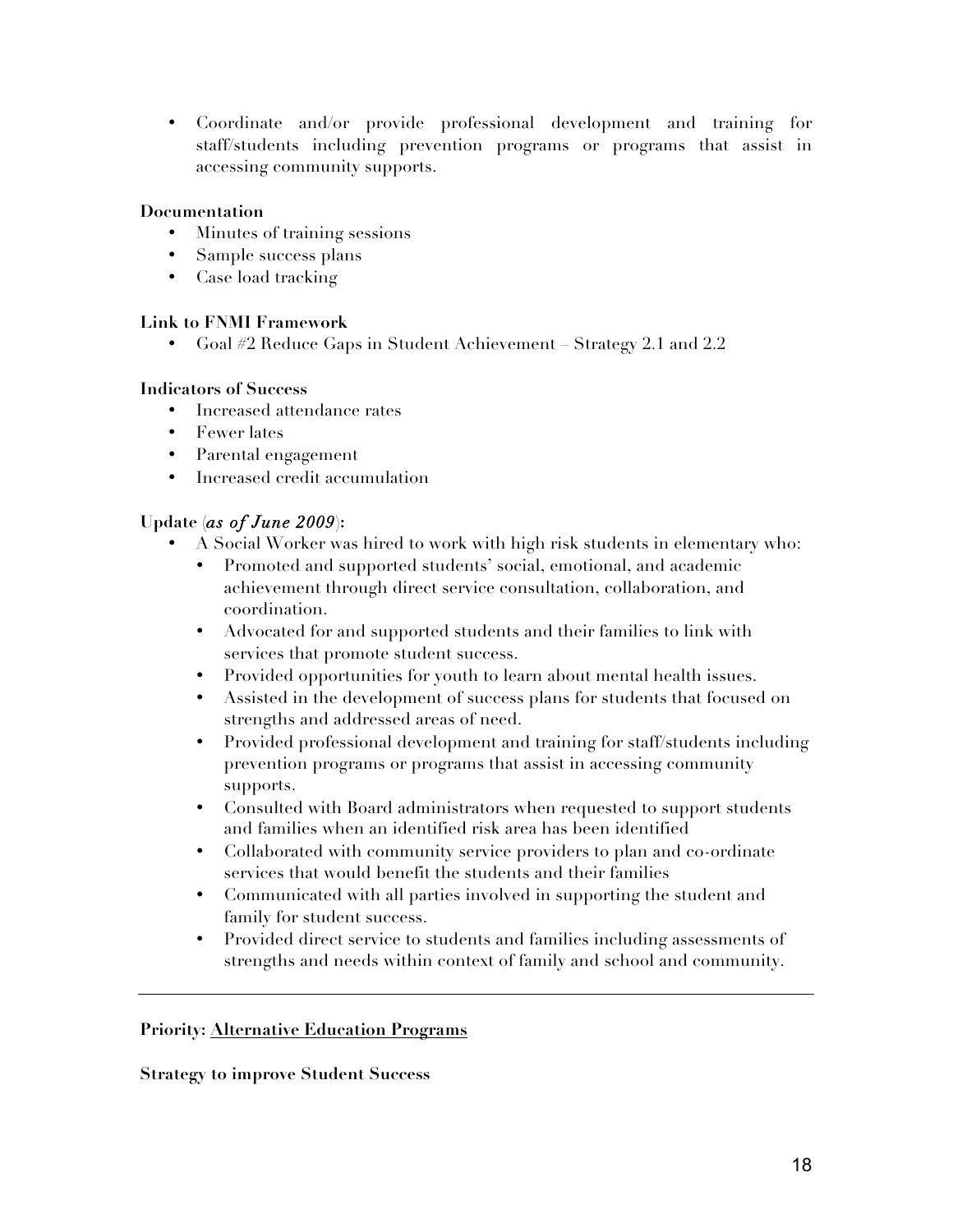• To provide a variety of programs to meet the varied learning needs and learning styles of students.

# **Details**

- Secondary Alternative programs will operate both in all high schools and in offsite locations. The focus for learning is on student strengths. A student plan for closing the gap, addressing needs, and earning credits ensures the voice of our youth is heard.
- Alternative programs provide students with non-traditional ways to demonstrate success including experiential learning, work placements and mentorship opportunities. These programs have a proven track record of helping all students reach their full potential, and graduate.

# **Documentation**

• Descriptions of the programs designed.

# **Link to FNMI Framework**

• Goal #2 Reduce Gaps in Student Achievement - Strategy 2.1

# **Indicators of Success**

- Increased credit accumulation
- Increased graduation rates over the long term
- Increased attendance

# **Update (***as of June 2009***):**

- Secondary Alternative Education programs operated in all high schools and at off-site locations.
- Individual student plans were created to focus on student strengths, address student needs, and supported students earn credits.
- Alternative programs provided students with non-traditional ways to demonstrate success including experiential learning, work placements, and mentorship opportunities.
- Through the Urban Aboriginal Education Project, an Educational Assistant was hired to work with, and support students in the Connections Program located at the former Forest Park School.

# **Project**

**CONNECTING FOR SUCCESS Urban Aboriginal Education** 

# **Priority: Community**

# **Strategy to improve Student Success**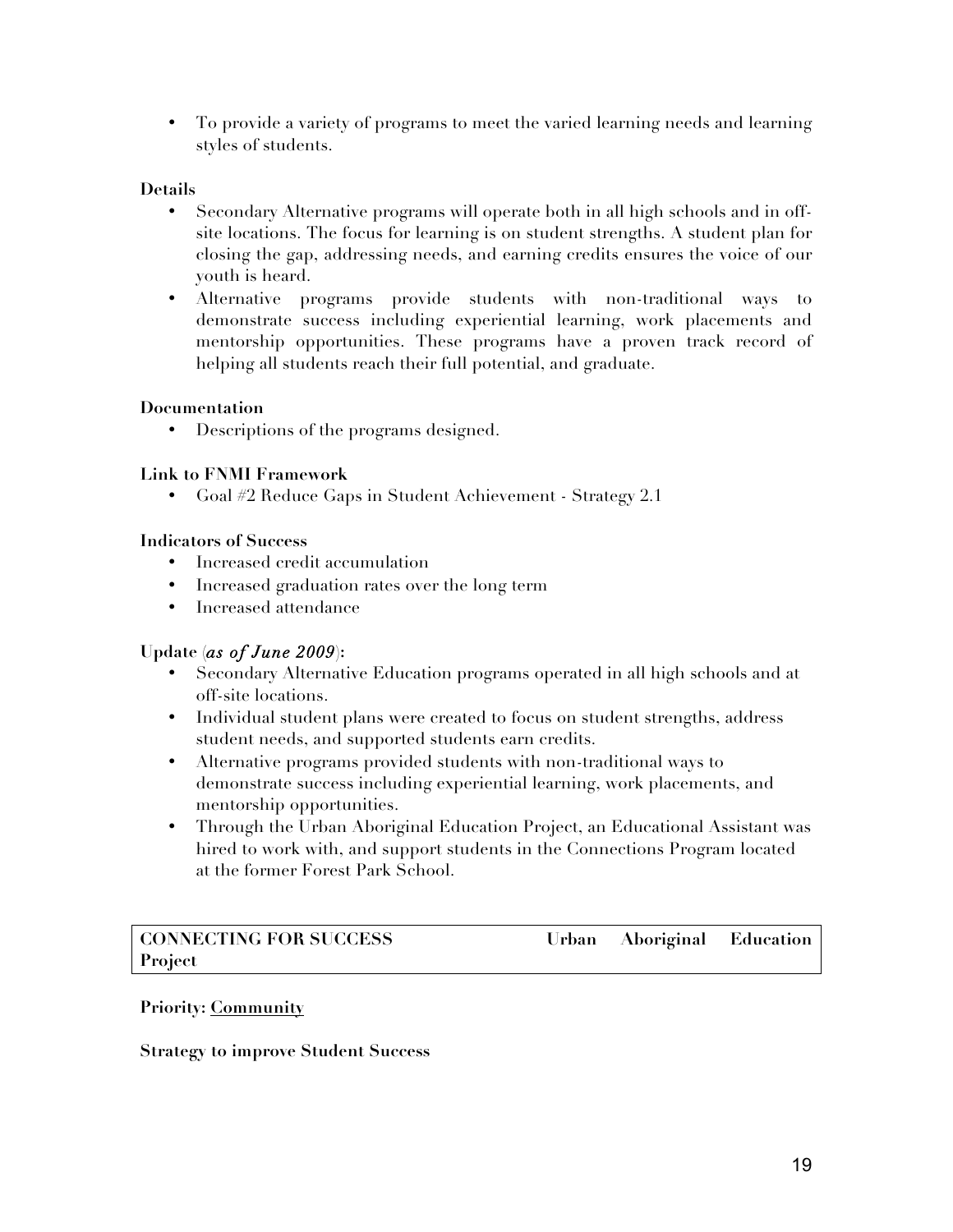• Continue and increase efforts to engage and work with First Nation Education Authorities, community partners and First Nation, Métis and Inuit parents on Aboriginal student achievement and success.

# **Details**

• It will include ongoing dialogue with First Nation Education Authorities, Urban Aboriginal community and involvement in community activities/efforts. These would include, but are not limited to the Northwestern Ontario Aboriginal Achievement Awards, Parent Symposium, Fall Harvest, First Nation Student Community Orientation Event, Community Feasts and seasonal cultural celebrations – many of which focus on engaging the youth in the community and fostering the school-student-community-home relationship.

# **Documentation**

- List of agencies
- List of activities
- Agendas of meetings
- Minutes
- Local advertisements and communication of events
- Number of participants (student, board staff, community)

# **Link to FNMI Framework**

- Goal #1 High Level of Student Achievement Strategy 1.2
- Goal #2 Reduce Gaps in Student Achievement Strategy 2.2
- Goal #3 High Levels of Public Confidence Strategies 3.1 and 3.3

# **Indicators of Success**

- Number of community partnerships created
- Increased opportunities to share knowledge and collaborate
- Opportunities to educate students and educators about the rich cultures and histories of First Nation, Métis and Inuit peoples

# **Update (***as of June 2009***):**

- The Aboriginal Community Liaison & Partnership Officer was (and is) involved in various local committee groups such as Community Coalition Unified for the Protection of Children & Youth, Aboriginal Interagency Council, Fall Harvest Planning Committee, Northwestern Ontario Aboriginal Youth Achievement & Recognition Awards Committee, Aboriginal Employment Resource Committee, Community Advisory Committee (UAS-NCBP), Thunder Bay Against Racism and Discrimination (TBCARD), Lakehead University Aboriginal Advisory Council, and Advisory Council for Confederation College.
- Information on community events was shared with internal staff to establish school and community connections and to provide learning experiences for all.
- The Board has established an external working group (comprised of First Nation Education Counsellors/Education Authorities and key board staff) to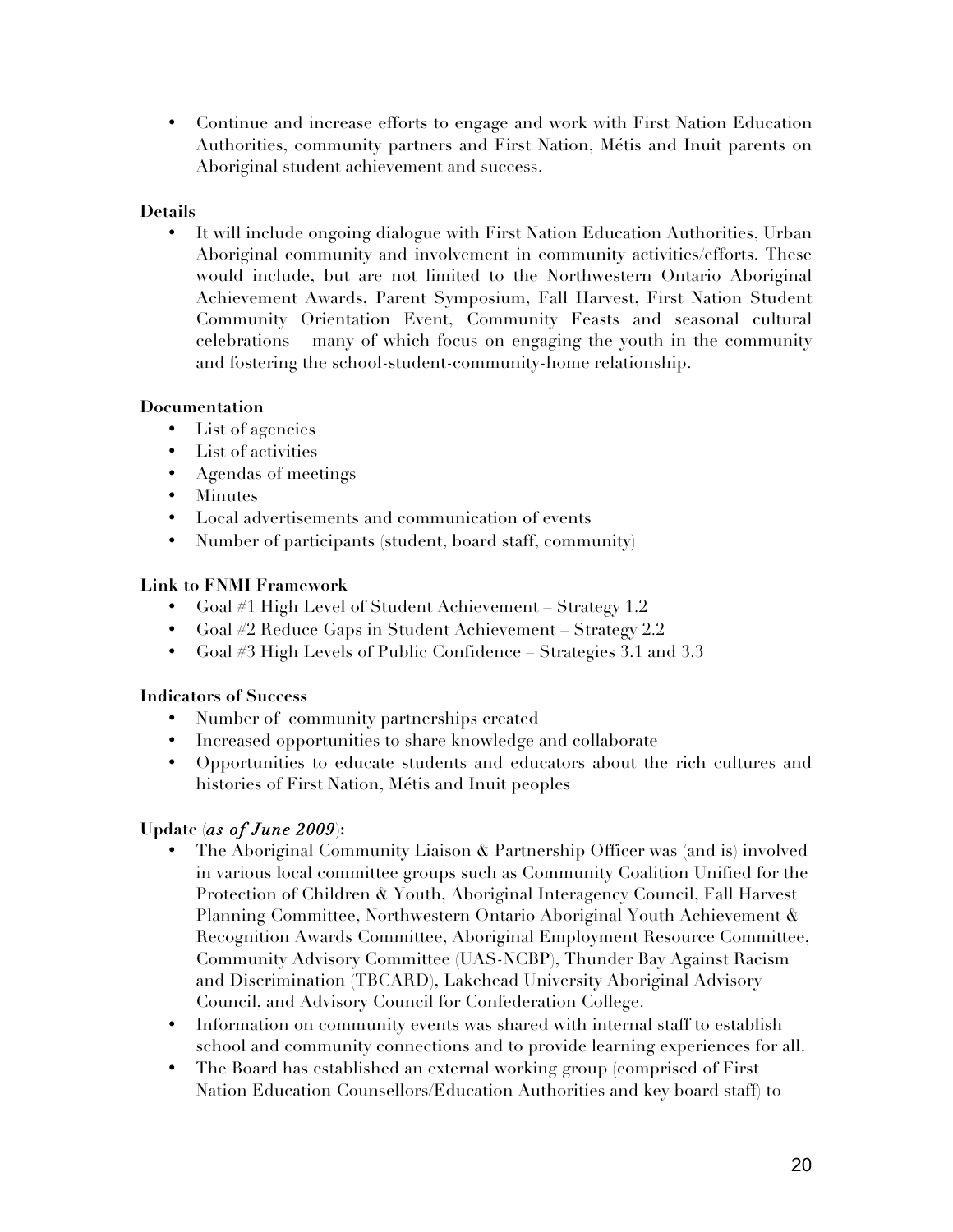discuss transitions and develop strategies for easing transitions for FN students; as well many other partnership community meetings occur to nurture working relationships (e.g. Urban Aboriginal Strategy – Community Advisory Council).

- Ongoing school/board and community connections are made, along with referrals to various agencies to access community supports, culturally appropriate programming that provide cultural teachings, emotional and social supports e.g. Thunder Bay Indian Friendship Centre (various programs), NCBP-UAS Pilot at Churchill, Anishnawbe Mushkiki, CCUPCY, New Experiences (Children Centre Thunder Bay).
- The Board is represented in various external parent events to nurture relationships, outreach and connect to community, parents and students.
- Schools are connected to various community contacts for supports (such as translation services, Elders/Senators, role models, cultural resource people, artists, specific subject presentations, social and emotional supports for students).
- Schools invited various community agencies to participate at school level events such as orientation night, feasts, parent events where parents/students will receive access to community information, resources and supports.
- The Board worked with various community partners to cost share and plan community events and future cultural activities that will contribute to student success eg. Scott Carpenter (Metis Cultural professional development for staff), Fall Harvest, National Aboriginal Day, Raising Aboriginal Voices, Welcome First Nation Student Orientation Event, Northwestern Ontario Aboriginal Youth Achievement & Recognition Awards, Matawa First Nation Student Orientation, Paint the Town.
- The Board is outreaching to First Nation communities to nurture relationships and form new partnerships that will contribute to Aboriginal student success.

# **Priority: Aboriginal Parent Guardian Advocacy Program**

# **Strategy to improve Student Success**

• Providing parents and guardians an opportunity to access an advocate if they wish to utilize one for additional supports. An advocate can be seen as a support person, helper, friend and/or interpreter.

# **Details**

- Aboriginal parents/guardians would be recruited as volunteers to provide inschool support for other Aboriginal parents/guardians and staff.
- The Aboriginal Parent/Guardian Advocacy Program is to assist parents and guardians:
	- who may need additional supports to achieve an understanding of education practices, policies and procedures
	- to reach a resolution to concerns regarding their child/children/ student's needs
	- to connect with community resources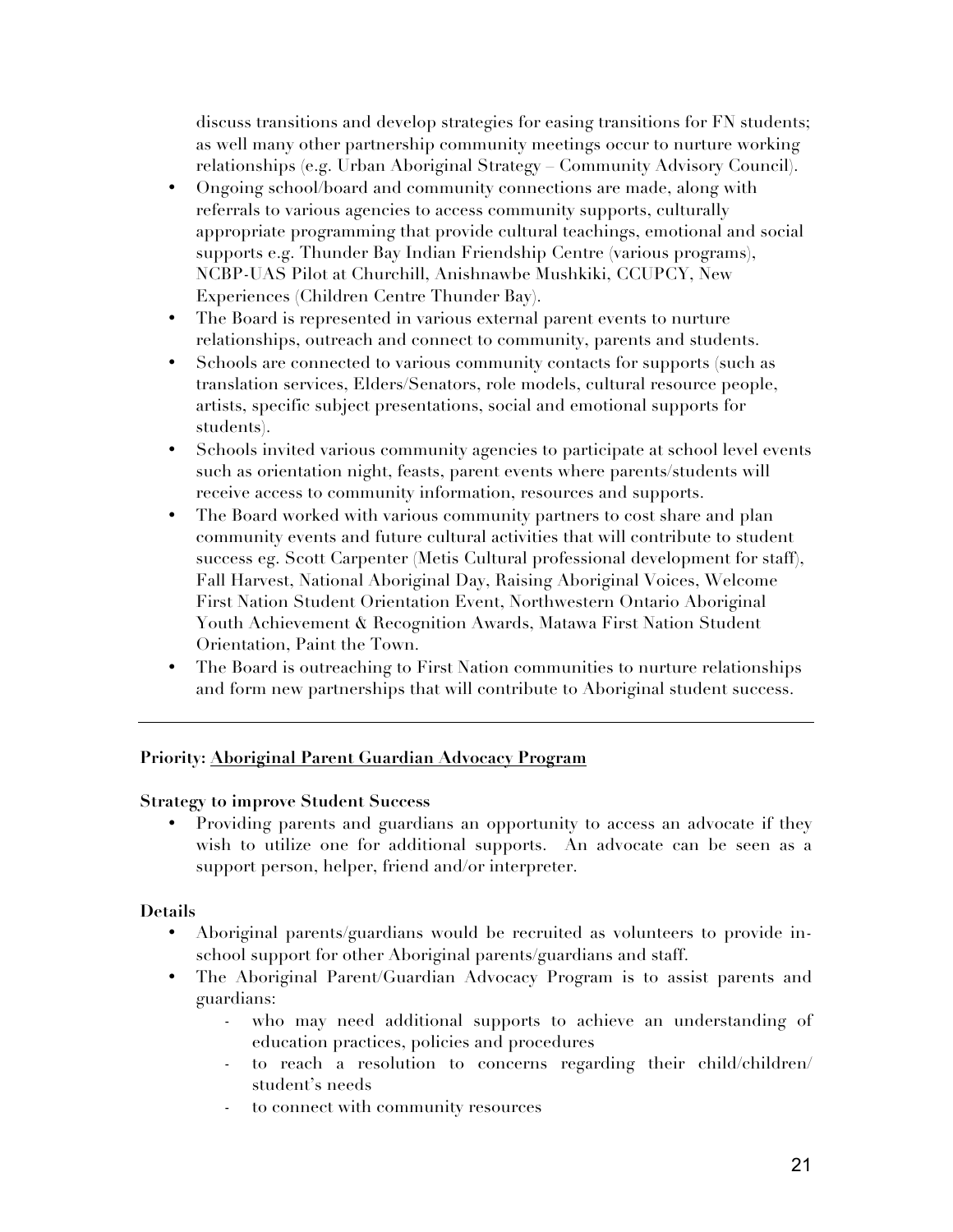- to become engaged in their child/ children/ student's education.
- Aboriginal parent/guardian advocates may also assist with:
	- student registrations
	- teacher/student interviews
	- parent/school meetings and open houses
	- translation services

## **Documentation**

- Protocol developed
- List of orientation and training activities
- Number of school visits conducted by Aboriginal advocates
- Orientation resources provided to Aboriginal parents/guardians
- Number of Aboriginal parents/guardians involved in education

# **Link to FNMI Framework**

- Goal #1 High Level of Student Achievement Strategy 1.2
- Goal #3 High Levels of Public Confidence Strategies 3.1 and 3.3

# **Indicators of Success**

- The program will be in one elementary and one secondary school where there is a high Aboriginal student population.
- The number of interested volunteered Aboriginal parents/guardians advocates.
- Improved school and parent/guardian/student/community relations.

# **Update (***as of June 2009***):**

- The Aboriginal Parent/Guardian Advocacy Program was developed to assist parents and guardians:
	- Who may need additional supports to understand education practices, policies and procedures.
	- To reach a resolution to concerns regarding their child's needs.
	- To connect with community resources.
	- To become engaged in their child's education.
- Aboriginal parent/guardian advocates may also assist with student registration, teacher/student interviews, parent/school meetings, open houses, and translation services.
	- An advertisement for recruitment of advocates occurred in March 2009.
	- A total of 15 interested applications were received.
	- An orientation training book has been developed.
	- First introductory session to the program and meet/greet occurred in May 2009.
	- Applicants participated in a screening process.
	- Volunteer advocates will be accessible by parents/guardians/staff of Aboriginal students in the Fall of 2009.
	- Ongoing training will be provided to the advocates.
	- An ongoing assessment and evaluation will be conducted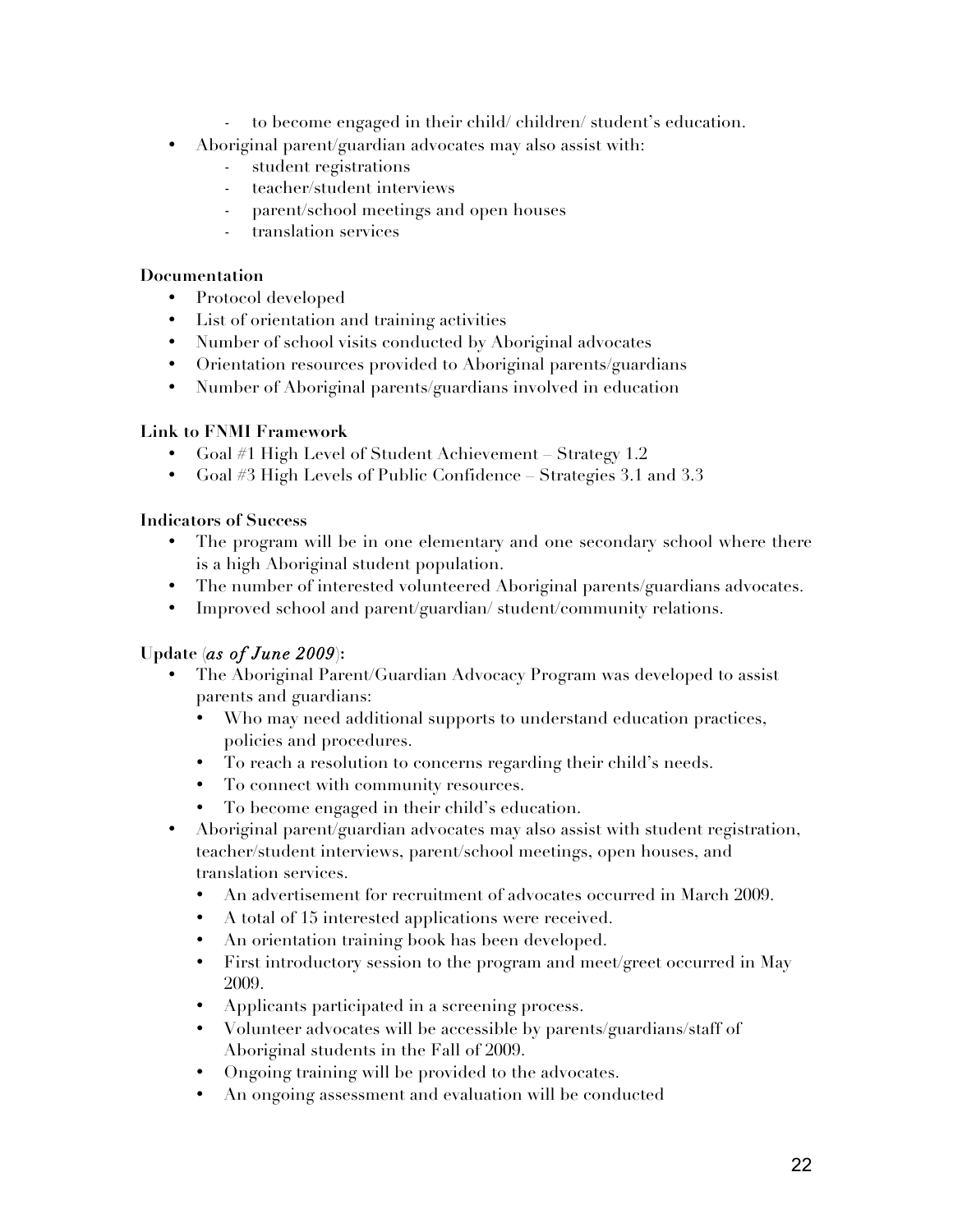# **Priority: Community Capacity Building**

#### **Strategy to improve Student Success**

• Build capacity to support identity building, including the appreciation of Aboriginal perspectives, values and cultures by all students, school board staff and elected trustees.

#### **Details**

- The Board will continue to nurture existing relationships with the Aboriginal community partners and seek to build new partnerships through the Aboriginal Education Advisor. The UAEP Local Steering Committee and the Aboriginal Education Advisory Committee will continue to be instrumental in providing direction and feedback on the UAEP project and other matters relating to Aboriginal Education.
- The UAEP Local Steering Committee is comprised of the following agencies:
	- An Elder and Senator
	- Dilico Ojibway Child and Family Services
	- Thunder Bay Catholic District School Board
	- Office of the Federal Interlocutor
	- Northern Nishnawbe Education Council
	- Negahneewin College
	- Indian Youth Friendship Society
	- Regional Multicultural Youth Council
	- Métis Nation of Ontario
	- Oshki-Pimache-O-Win
	- Lakehead University
	- Seven Generations
	- Neighbourhood Capacity Building Program (Urban Aboriginal Strategy)
	- Shkoday Abinojiiwak Obimiwedoon
	- Ontario Native Women's Association
	- Fort William First Nation
	- Nishnawbe Aski Nation

#### **Documentation**

- Agenda
- Meeting minutes

# **Link to FNMI Framework**

• Goal #3 High Levels of Public Confidence – Strategies 3.1, 3.2 and 3.3

#### **Indicators of Success**

- Number of community partnerships created
- Increased opportunities to share knowledge and collaborate
- Opportunities to educate students and educators about the rich cultures and histories of First Nation, Métis and Inuit peoples